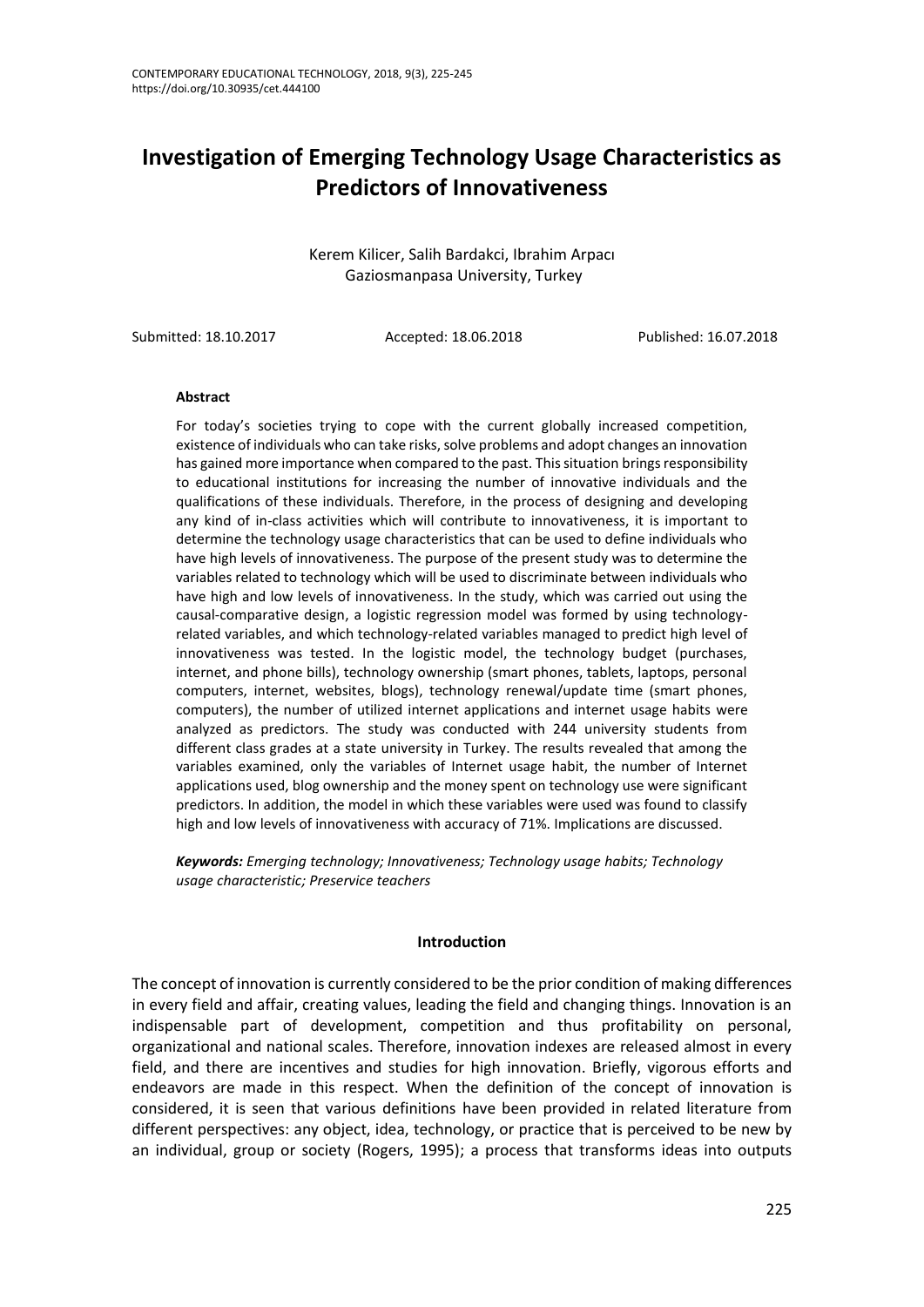(Drucker, 1985); any object or idea which is perceived to be new by an individual or a particular group and which positively influences the individual or the group when put into practice (Goldsmith & Foxall, 2003); the implementation of a new or significantly improved product (good or service) or process; a new marketing method, or a new organizational method in business practices, work-place organization or external relations (OECD, 2005).

When all the definitions above are taken into account, the concept of innovation occasionally refers to new things, ideas or practices, sometimes refers to the creative process of the outputs, and sometimes refers to the changes in a person's cognitive process and behavioral responses caused by the outputs (Goldsmith & Foxall, 2003). Innovations can be considered to be new products and processes in general sense (OECD, 2005) and also viewed as product, process, service, marketing and organizational changes or renewals in products, services, production and delivery and business conduct methods, designing and marketing methods of organizations (Elci, 2006). Innovations are associated with technology and classified as continuous innovations, dynamically continuous innovations and discontinuous innovations (Robertson, 1967).

Another concept derived from the term innovation is innovativeness. Innovativeness, the noun form of the word innovative, is defined in most general sense as coming up with new ideas or original, creative thinking (http://www.oxforddictionaries.com/). Innovativeness is also defined as the degree to which an individual adopts new ideas relatively earlier than other members of the society (Rogers, 1995; Rogers & Shoemaker, 1971), as a basic dimension of personality relevant to the analysis of organizational change (Kirton, 1976), as willingness to change or to try new things (Hurt, Joseph & Cook, 1977) and as a person's tendency to try out new things (Agarwal & Prasad, 1998). As it is clear from the definitions, the concept of innovativeness has two common points. These are namely positive response to changes and relatively earlier adoption of new ideas than other members of a social system.

The concept of innovativeness, shaped by the view of behavioral responses to new things, is categorized in the "diffusion of innovation" model developed by Everett M. Rogers in 1962. In his model, in which the adoption process of new things in a social system is explained, Rogers (1995) suggests that those who adopt innovations sooner or later in the context of time differ in demographic features and psychological characteristics. He also classifies five adopter categories on the basis of innovativeness by using statistical techniques such as mean and standard deviation based on the curve of adopters. The first category is "innovators", which forms 2.5% of those who adopt innovations and those who adopt them the earliest. Innovators are venturers, entrepreneurs and pioneers who are willing to take risks (Rogers, 1963; Rogers, 1995), who have a higher social status, who have financial liquidity and who have active relationships within the social system (Beal & Bohlen, 1956). The category is then followed by "early adopters", "early majority", "late majority" and "laggards" in terms of adoption time of each person. The group constituting 16%, which consists of laggards or traditionalists, is characterized by the most remarkable features such as social isolation, conventionality (Rogers, 1995), conservative attitudes (Geoghegan, 1995) and communication/interaction with rather traditional people (Beal & Bohlen, 1956).

Although the categories of innovativeness are shaped on the basis of adoption of innovations, it is pointed out that innovativeness could be regarded as a personal trait when overwhelming characteristics in each category of innovativeness are taken into account (Goldsmith & Foxall, 2003). From that perspective, innovativeness is shaped by individuals' personal traits formed by their cognitive structures and behaviors that they constantly demonstrate. There are numerous scales developed by several researchers to measure innovativeness. For instance, Kirton (1976)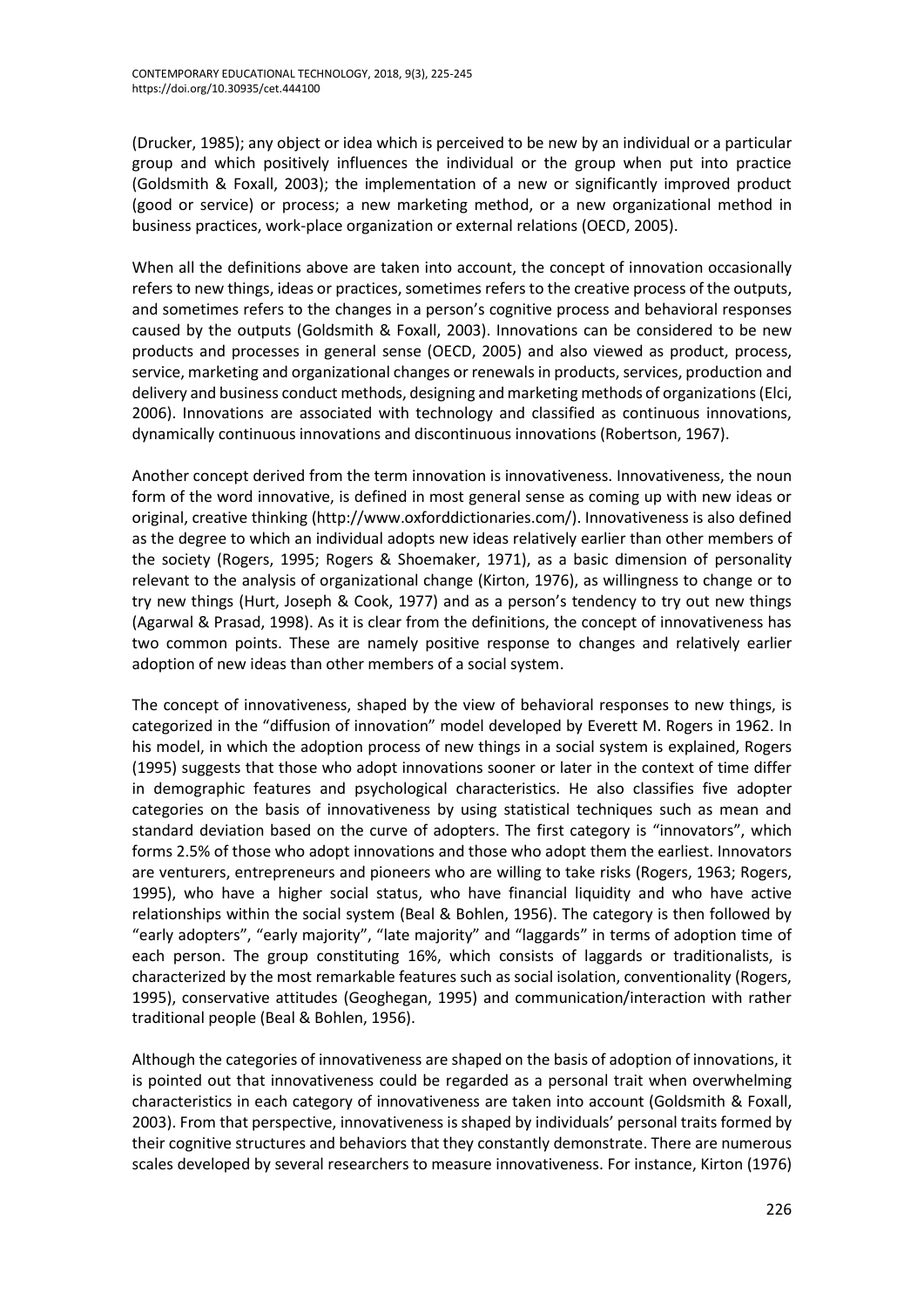developed "Kirton adaption-innovation inventory (kai)", which allows foreseeing the levels of innovativeness before adopting innovations by considering innovativeness as a basic personality trait. Similarly, Hurt, Joseph and Cook (1977) developed the "personal innovativeness scale", which can predict the levels of innovativeness in general sense based on people's responses to given situations and which could be adapted to any innovations. As a result, whether it is considered from behavioral perspective or as a personal trait, innovators are those who have high socio-economic levels, who take great risks and who can adopt innovations and changes rapidly at short notice. On the other hand, traditionalists have low socio-economic backgrounds and take slight risks, and they can adopt innovations and changes very slowly, which thus takes a long time for them to adopt innovations.

It is obvious that the concepts of innovations, innovativeness and technology are interwoven in the current age of information, particularly with the developments in information and communication technologies. One of the main reasons for this situation is that production of innovations is mostly felt in the field of technology, and technology constantly introduces innovations in every aspect of life. In this regard, there are numerous studies focused on individual innovativeness as a variable across different disciplines including but not limited with the adoption of wireless internet services in mobile technologies (Lu, Yao, & Yu, 2005), the adoption of technological products at different levels (Van Rijnsoever & Donders, 2009), the adoption of wireless mobile data services (Lu, Liu, Yu, & Wang, 2008), the effect of technology on innovativeness (Huang, Li, & Chen, 2009) and the effect of personal innovativeness on the adoption of new technologies (Jackson, Yi , & Park, 2013).

In educational context, previous studies have also shown the relationship between technology and innovativeness. For instance, Jeong and Kim (2017) examined the acceptance of computer technology by kindergarten teachers through the technology acceptance model along with personal innovativeness. The results of the study revealed that personal innovativeness had an indirect influence on computer technology acceptance. Daud and Zakaria (2017) investigated the factors that influence academic researchers' in Malaysian research universities usage of collaborative technologies. The results of the study demonstrated that personal innovativeness was one of the significant predictors of individual usage of collaborative technologies. Ozcan, Gokcearslan, and Solmaz (2016) investigated pre-service teachers' individual innovativeness level and their attitudes toward e-learning. The results of the study illustrated that preserviceteachers' attitudes toward e-learning significantly differ with respect to their individual innovativeness profiles. The researchers concluded that the significant difference in pre-service teachers' individual innovativeness levels have numerous influences on their attitudes toward e-learning. Ngafeeson and Sun (2015) examined students' acceptance of e-textbooks by using the technology acceptance model as a general framework along with including technology innovativeness. In this study the researchers reported that they referred to technology innovativeness as an equivalent conception of individual innovativeness. The results of the study showed that students' technology innovativeness is associated with the acceptance of etextbooks. The researchers concluded that students' openness to new information and communication technologies is likely to positively influence the adoption process. Abu-Al-Aish and Love (2013) investigated university students' intentions to accept m-learning through extending the unified theory of acceptance and use of technology with personal innovativeness. The results showed that along with other predictors personal innovativeness was also found to be one of the significant predictors of behavioural intention to use m-learning. Fagan, Kilmon, and Pandey (2012) examined personal innovativeness of the students as a variable to explain their intentions to use virtual reality simulation that enable them to learn the usage of medical emergency crash cart. The results of their study supported the hypothesis that personal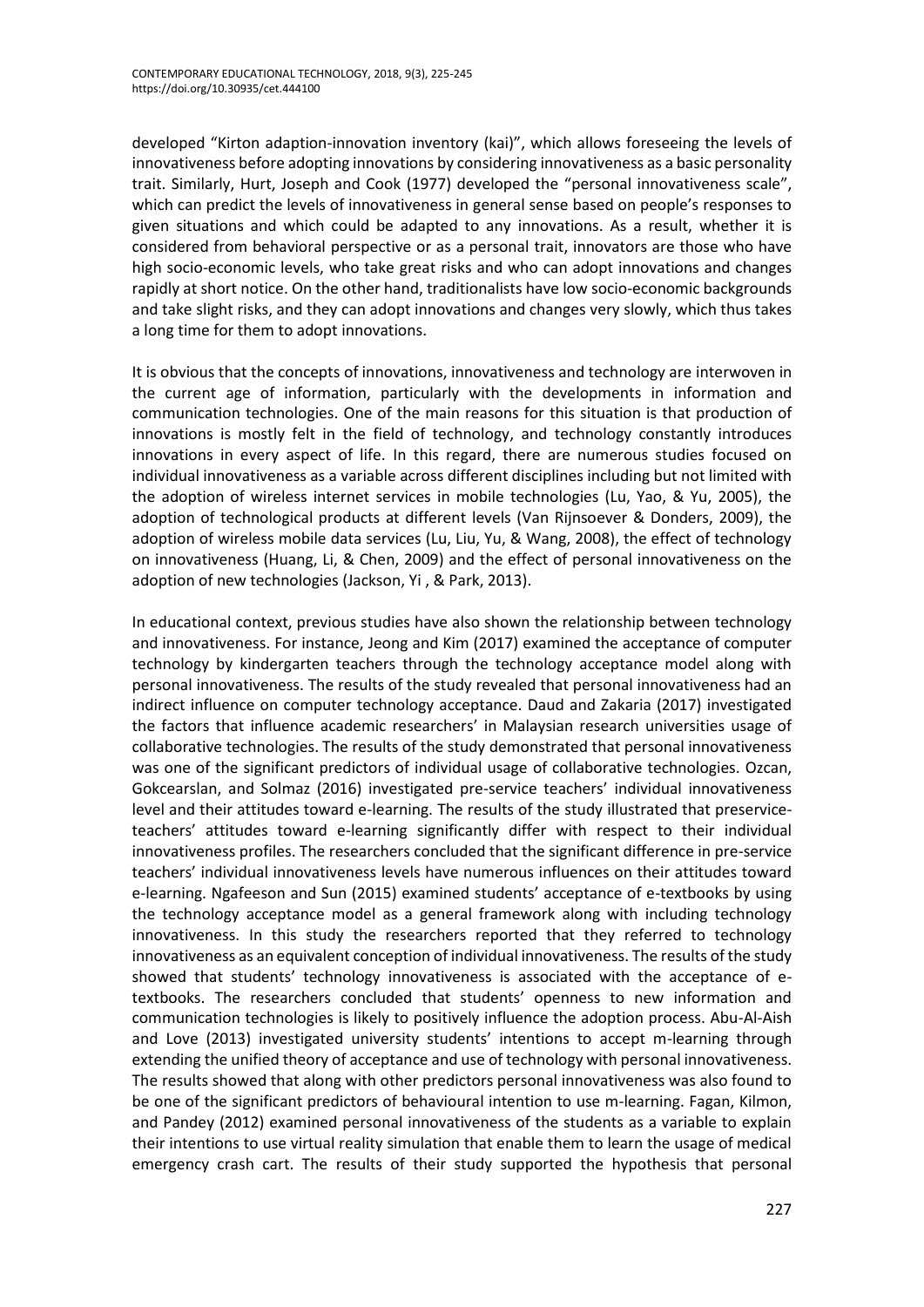innovativeness was one of the significant predictors of intention to use the virtual reality crash cart simulation. The studies have shown that technology is closely related to innovativeness. Agarwal and Prasad (1998) and Rosen (2005) state that innovativeness influences the relationship between perceptions of technology and intentions towards new technology usage. Thus, innovativeness appears to be a significant factor in technology usage.

When the relationship between technology and innovativeness is considered in educational discourse, there is little doubt that it has a vast amount of importance whether the process is either learning-teaching or teacher training. For almost a quarter century, there have been many projects on the integration of information and communication technologies into education across the globe. If it is scrutinized carefully, one of the most important considerations of such projects is providing teachers with several affordances such as skilling up both in technological and instructional practices and keeping up with the pace of the technological and pedagogical developments (Pelgrum & Law, 2003; UNESCO, 2005; 2007). Previous studies focused on the relationships between how teachers' benefit from instructional innovations and their levels of innovativeness (see Cuhadar, Bulbul & Ilgaz, 2013; Gokcearslan, Karademir & Korucu, 2016; Marcinkiewicz, 1994; Marcinkiewicz & Grabowski, 1992). A considerable part of those studies reported that there are positive and significant results regarding the relationships between individual innovativeness of preservice teachers or in-service teachers and their competencies in adopting instructional innovations (Cuhadar, Bulbul & Ilgaz, 2013; Gokcearslan, Karademir & Korucu, 2016; Haelermans & Blank, 2012; Koroglu, 2014; Lai & Chen, 2011; Loogma, Kruusvall & Umarik, 2012; Orun, Orhan, Donmez & Kurt, 2015; Yilmaz & Bayraktar, 2014).

# **Research Problem**

Considering the effects of innovativeness on technology usage, the focal point of the present study was to define technology usage profiles to predict those with a high level of innovativeness by examining the relationship between technology profiles and innovativeness. For this purpose, the study tried to investigate which of the following variables are predictors of those with a high level of innovativeness: technology budget (purchases, internet/phone bills), technology ownership (smartphones, tablets, laptops, personal computers, internet, websites, blogs), technology update time (smartphones, computers), the number of utilized internet technologies, mobile phone Internet access and Internet usage habits. In other words, the study aimed to obtain the regression equation to define those with a high level of innovativeness and the independent variables as predictors which are expected to contribute significantly to the equation. In this respect, the following research questions were directed in the study:

- 1. What are technology-related variables which will significantly predict high level of innovativeness in accordance with preservice teachers' technology usage habits?
- 2. To what extent can the regression model formed by using technology-related variables classify/predict highly innovative preservice teachers accurately?

Looking from such a glimpse, the results of the study will allow determining the predictors explaining preservice teachers' individual innovativeness and ways to design and develop instructional practices to improve their levels of innovativeness. In addition, instructors will have the opportunity to recognize preservice teachers' levels of innovativeness by observing their specific technology usage habits. In this way, in-class activities will be transformed into a more effective and engaging form.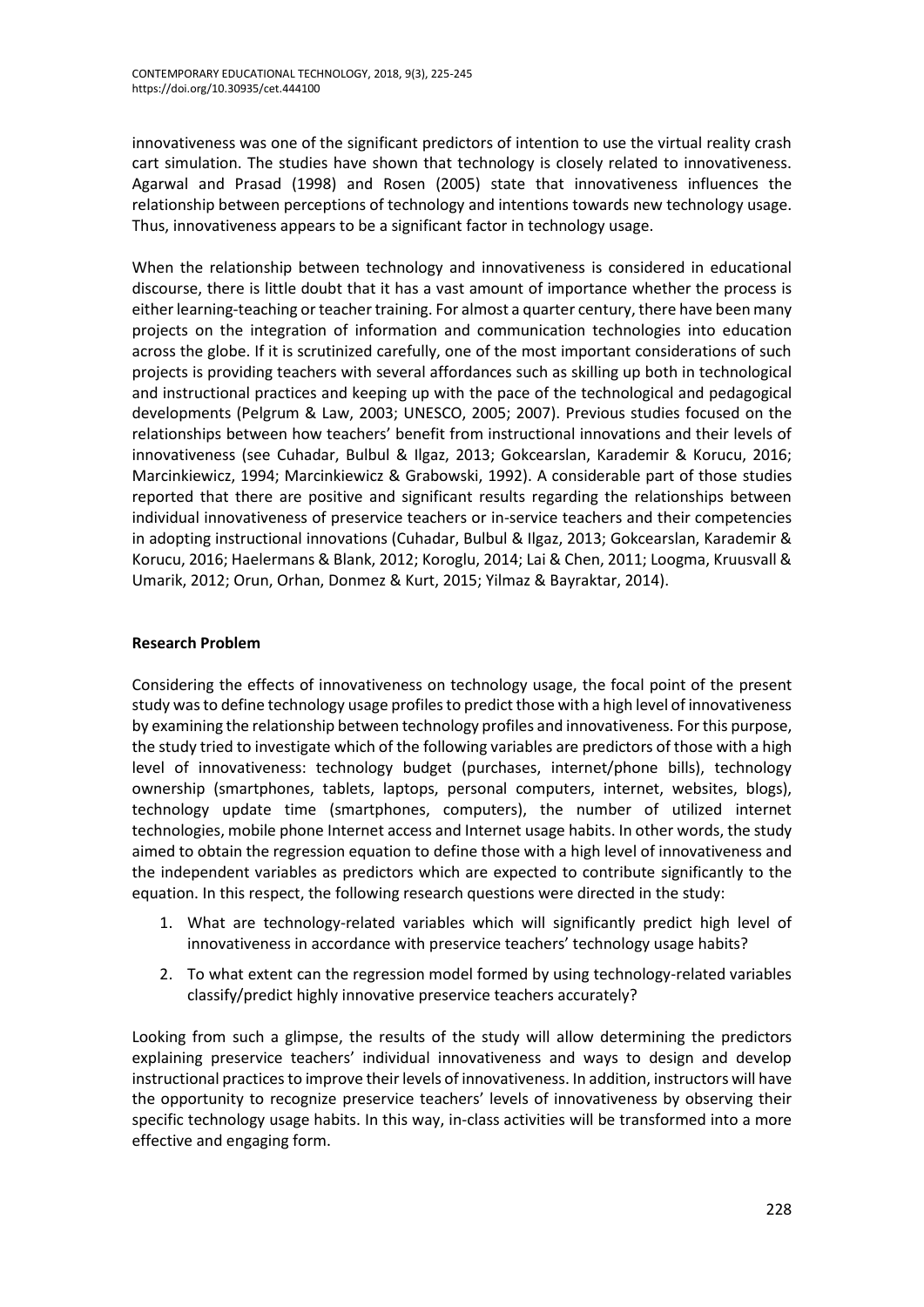#### **Method**

### **Research Model**

In the study, technology usage profiles and level of innovativeness were discussed in a causeeffect relationship context. Causal-comparative studies allow not only investigating the causes of differences already existing between the groups examined but also examining the natural groups without any related manipulation (Fraenlek, Wallen & Hyun, 2011). Also, causalcomparative research is employed to study the relationship between a given independent variable and a dependent variable, pursuant to a case or an act. The effect of independent variables on the dependent variable is examined by comparing the individuals in two or more groups (Creswell, 2012; Salkind, 2010). In the study, the reason for selecting the causalcomparative model was to examine the differences between preservice teachers who already had low or high levels of innovativeness. Based on the reasons for the differences between the groups especially with respect to their technology usage profiles, the variables predicting high level of innovativeness significantly were tested.

Categories of innovativeness are found in the theory of "Diffusion of Innovation" put forward by Rogers (1995), who, in his theory, explained the personal and socio-economic characteristics of individuals with high level of innovativeness. According to this theory, individuals with high level of innovativeness are venturers and entrepreneurs who are willing to take risks leading to innovation (Rogers, 1963; Rogers, 1995) and who not only have a high level of income with a social status but also establish active relationships within the social system (Beal and Bohlen, 1956). In contrast, individuals with low level of innovativeness isolate themselves from the society, give priority to their traditions (Rogers, 1995), demonstrate conservative attitudes (Geoghegan, 1995) and establish communication with individuals who mostly give importance to traditions (Beal and Bohlen, 1956). Depending on the basic differences between these two groups, a research model was formed by determining the variables regarding technology use habits. The main variables included in the research model are shown in Figure 1.



Figure 1. Research Model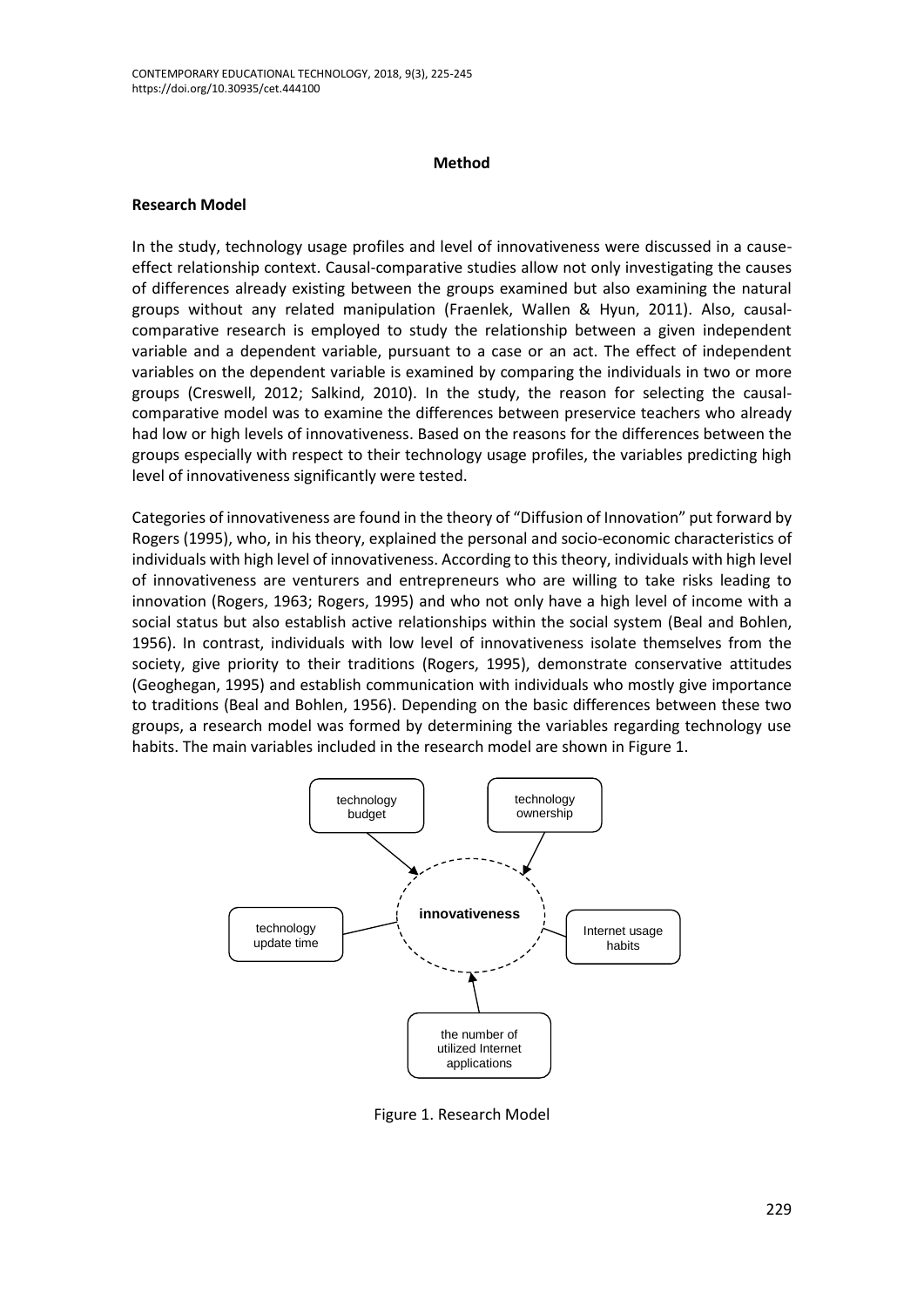Definitions and contents of the research model variables illustrated in Figure 1 are further elaborated in Table 1.

| Variable                                           | Definition                                                                         | Content                                                                                                                                                                                                                                                                                                                                                                                                                                      |
|----------------------------------------------------|------------------------------------------------------------------------------------|----------------------------------------------------------------------------------------------------------------------------------------------------------------------------------------------------------------------------------------------------------------------------------------------------------------------------------------------------------------------------------------------------------------------------------------------|
| Technology<br>budget                               | Monthly average amount of<br>money spent on technology<br>usage                    | Device purchases and monthly cost<br>of use of information and<br>communication technologies services                                                                                                                                                                                                                                                                                                                                        |
| Technology<br>ownership                            | Digital technology ownership and<br>active usage                                   | Ownership of such devices and tools<br>as smartphone, tablet, laptop,<br>personal computer, internet, mobile<br>internet, web site and blog                                                                                                                                                                                                                                                                                                  |
| Update time for<br>technological<br>devices        | Average renewal/update time of<br>technologies                                     | Average renewal time of Mobile<br>Phones and Computers (monthly)                                                                                                                                                                                                                                                                                                                                                                             |
| The number of<br>utilized Internet<br>applications | The number of Internet<br>applications utilized for<br>technology usage            | Social networking sites, online<br>games, content development, cloud<br>service, file sharing service, online<br>shopping, virtual class, online news,<br>forum, video sharing, online learning<br>community, virtual world, e-banking,<br>webmail and picture sharing total<br>usage number of utilized Internet<br>applications                                                                                                            |
| Internet using<br>habits                           | The way individuals define<br>themselves regarding their ways<br>of internet usage | Follower (I just follow somebody or<br>something in Internet/social media),<br>Participant (I not only follow but also<br>write comments), Sharer (I follow, I<br>write comments and I share<br>something like text, image, video<br>etc.), Producer (I follow, I write<br>comments, I share and I produce<br>content) and Leader (I follow, I write<br>comments, I share, I produce<br>content and become a role model for<br>those I know) |
| Innovativeness                                     | Personal willingness to try new<br>things as a personality trait<br>(Rogers, 1995) | High level of innovativeness and low<br>level of innovativeness                                                                                                                                                                                                                                                                                                                                                                              |

|  | Table 1. Research Model Variables |  |  |
|--|-----------------------------------|--|--|
|--|-----------------------------------|--|--|

# **Participants**

At the beginning of the research process, there were 330 preservice teachers from different class grades in various departments of teaching at a Turkish state university. In the study, 20 participants were excluded from the research sample because they did not fully respond to the data collection tool or because they provided inconsistent responses; 30 were excluded as a result of being outliers (-3<z<+3) in terms of z scores; and lastly, 36 were excluded because they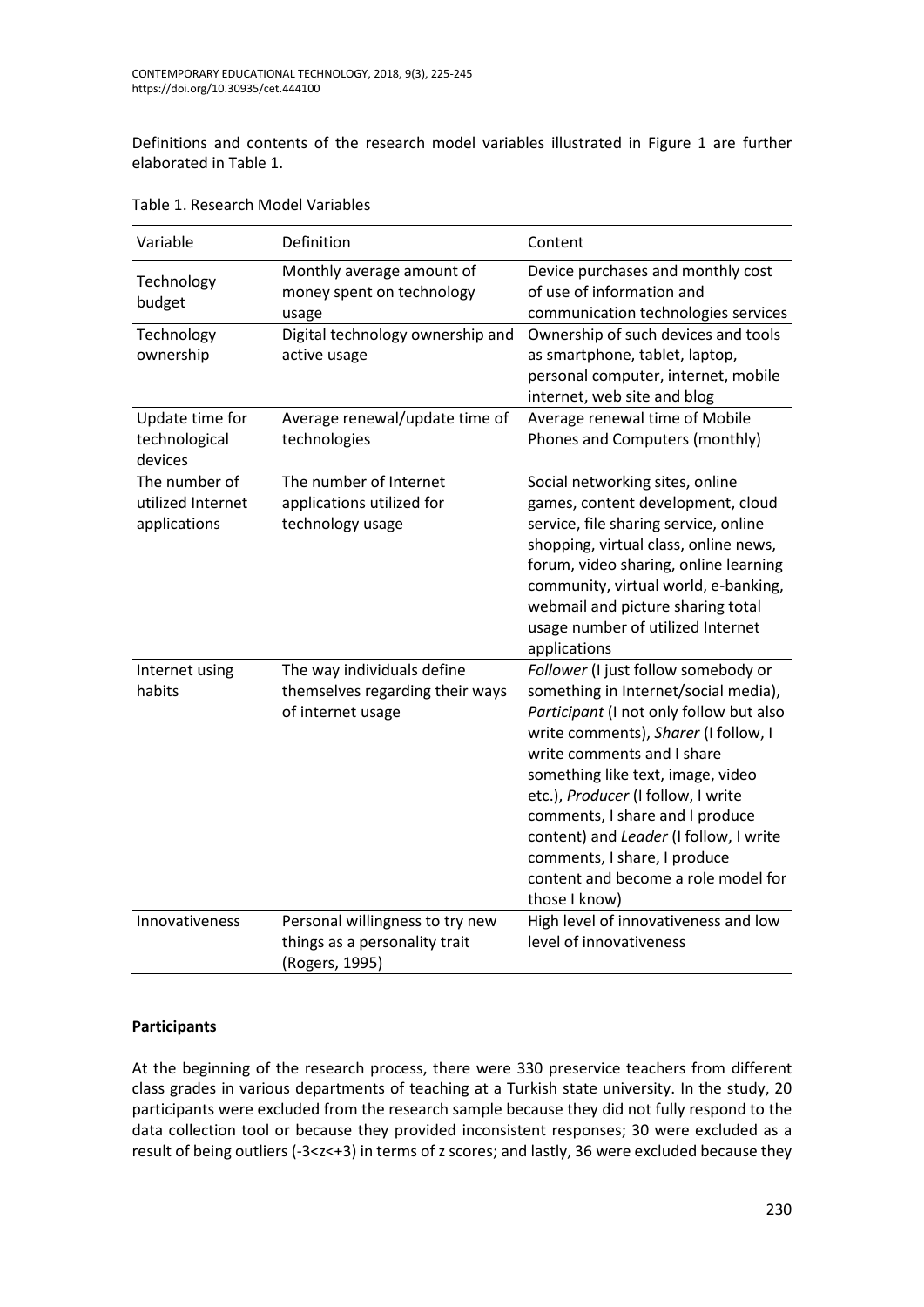were not included in the high or low innovativeness group. Eventually, the study was conducted with 244 participants. The participants' demographic features may be seen in Table 2.

| Demographic features                    | f            | $\%$  | M     | SD    | Min              | Max    |
|-----------------------------------------|--------------|-------|-------|-------|------------------|--------|
| Age                                     |              |       | 20.73 | 2.00  | 17               | 34     |
| Gender*                                 |              |       |       |       |                  |        |
| Female                                  | 155          | 63.50 |       |       |                  |        |
| Male                                    | 88           | 36.10 |       |       |                  |        |
| Class Grade*                            |              |       |       |       |                  |        |
| 1 <sup>st</sup> Class Grade (Freshman)  | 67           | 27.50 |       |       |                  |        |
| 2 <sup>nd</sup> Class Grade (Sophomore) | 116          | 47.50 |       |       |                  |        |
| 3rd Class Grade (Junior)                | 25           | 10.20 |       |       |                  |        |
| 4 <sup>th</sup> Class Grade (Senior)    | 19           | 7.80  |       |       |                  |        |
| Monthly technology budget (\$)          |              |       |       |       |                  |        |
| Device purchases                        |              |       | 17.27 | 70.13 | $\boldsymbol{0}$ | 797.87 |
| Monthly bill                            |              |       | 10.44 | 8.73  | 0                | 58.97  |
| Mobile phone Internet access            |              |       |       |       |                  |        |
| Yes                                     | 161          | 66.00 |       |       |                  |        |
| No                                      | 83           | 34.00 |       |       |                  |        |
| Technology ownership                    |              |       |       |       |                  |        |
| Smartphone                              | 151          | 61.90 |       |       |                  |        |
| Tablet                                  | 30           | 12.30 |       |       |                  |        |
| Laptop                                  | 148          | 60.70 |       |       |                  |        |
| Personal computer                       | 43           | 17.60 |       |       |                  |        |
| Internet                                | 132          | 54.10 |       |       |                  |        |
| Web site                                | 98           | 40.20 |       |       |                  |        |
| Blog                                    | 118          | 48.40 |       |       |                  |        |
| The number of utilized Internet         |              |       | 5.45  | 2.87  | $\mathbf 0$      | 14     |
| applications                            |              |       |       |       |                  |        |
| Internet using habits*                  |              |       |       |       |                  |        |
| Follower                                | 60           | 24.60 |       |       |                  |        |
| Participant                             | 36           | 14.80 |       |       |                  |        |
| Sharer                                  | 85           | 34.80 |       |       |                  |        |
| Producer                                | 49           | 20.10 |       |       |                  |        |
| Leader                                  | 14           | 5.70  |       |       |                  |        |
| Mobile phone renewal time <sup>*</sup>  |              |       |       |       |                  |        |
| 1-3 months                              | 7            | 2.90  |       |       |                  |        |
| 3-6 months                              | 3            | 1.20  |       |       |                  |        |
| 6-12 months                             | 15           | 6.10  |       |       |                  |        |
| 12-24 months                            | 57           | 23.40 |       |       |                  |        |
| 24 months and more                      | 154          | 63.10 |       |       |                  |        |
| Tablet renewal time <sup>*</sup>        |              |       |       |       |                  |        |
| 1-3 months                              | $\mathbf{1}$ | 0.40  |       |       |                  |        |
| 3-6 months                              | $\mathbf{1}$ | 0.40  |       |       |                  |        |
| 6-12 months                             | $\mathbf{1}$ | 0.40  |       |       |                  |        |
| 12-24 months                            | 12           | 4.90  |       |       |                  |        |
| 24 months and more                      | 77           | 31.60 |       |       |                  |        |

Table 2. Demographic Features of the Participants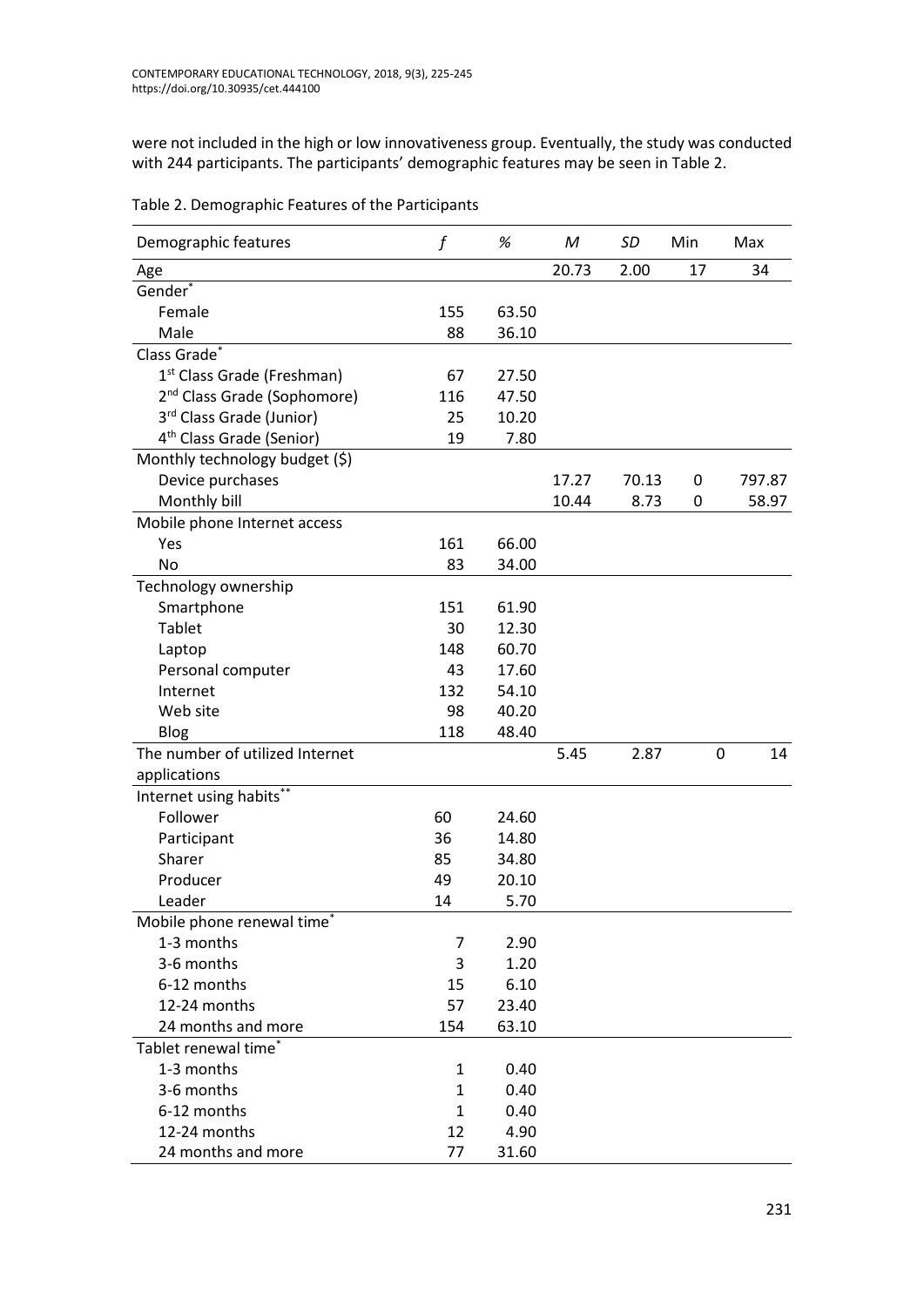| Demographic features        |     | %     | М     | SD   | Min   | Max   |
|-----------------------------|-----|-------|-------|------|-------|-------|
| Computer renewal time*      |     |       |       |      |       |       |
| 1-3 months                  | 0   | 0     |       |      |       |       |
| 3-6 months                  | 2   | 0.80  |       |      |       |       |
| 6-12 months                 | 3   | 1.20  |       |      |       |       |
| 12-24 months                | 10  | 4.10  |       |      |       |       |
| 24 months and more          | 159 | 65.20 |       |      |       |       |
| The level of innovativeness |     |       |       |      |       |       |
| Low                         | 151 | 61.90 | 58.14 | 4.35 | 43.00 | 64.00 |
| High                        | 93  | 38.10 | 73.56 | 5.77 | 68.00 | 89.00 |

\* Missing data

\*\* Internet usage habit was determined by asking the participants to mark one of the five categories which best defined them and which were formed in accordance with the activities carried out via the Internet. These categories are presented and explained in detail in Table 1.

As it is clear in Table 2, the majority of the participants were female from the  $2^{nd}$  class grade (sophomore), and the average age was 20. When the dependent and independent variables are taken into account, it is seen that most of the participants were those who had a low level of innovativeness and who had smartphones and laptops and that most of the smartphone users also had mobile Internet access. They spent 17\$ on technological device purchases in a month, paid 10\$ for technology-related bills on average on monthly basis and renewed their mobile phones and computers over a period of two years or more. It is also clear that the participants defined their Internet usage habits as sharer (follow, write comments and post something like text, image, video etc. in Internet/social media) and that they actively used at least five of the given Internet applications (social networking sites, online games, shopping, e-mail etc.).

# **Instrumentation**

The Turkish version of the individual innovativeness scale was employed to measure the level of innovativeness, which was the dependent variable of the study, and the technology usage questionnaire, developed by the authors, was used to measure the independent variables.

# **Turkish Version of Individual Innovativeness Scale**

The scale, originally named innovativeness scale in English, was developed by H. Thomas Hurt, Katherine Joseph and Chester D. Cook in 1977. The scale was developed based on the innovativeness categories found in Rogers's (1995) theory of "Diffusion of Innovation." Innovativeness is made up of 20 five-point Likert-type items regarding characteristics of an innovative individual in accordance with the theory by taking innovativeness as a general personality trait. Eight of the scale items are negative, and 12 of them are positive. Each scale item was assigned scores ranging from 1 meaning "I Completely Agree" to 5 meaning "I Completely Disagree". The scale produced a score of 14 at lowest and a score of 94 at highest. The scores to be obtained via the scale as basis allowed measuring innovativeness levels of individuals (low-average-high levels of innovativeness) as well as categorizing them as laggards, late majority, early majority, early adopters and innovators in terms of innovativeness. Accordingly, the individuals who received a score over 68 from the scale were considered to have a high level of innovativeness, and those who received a score lower than 64 were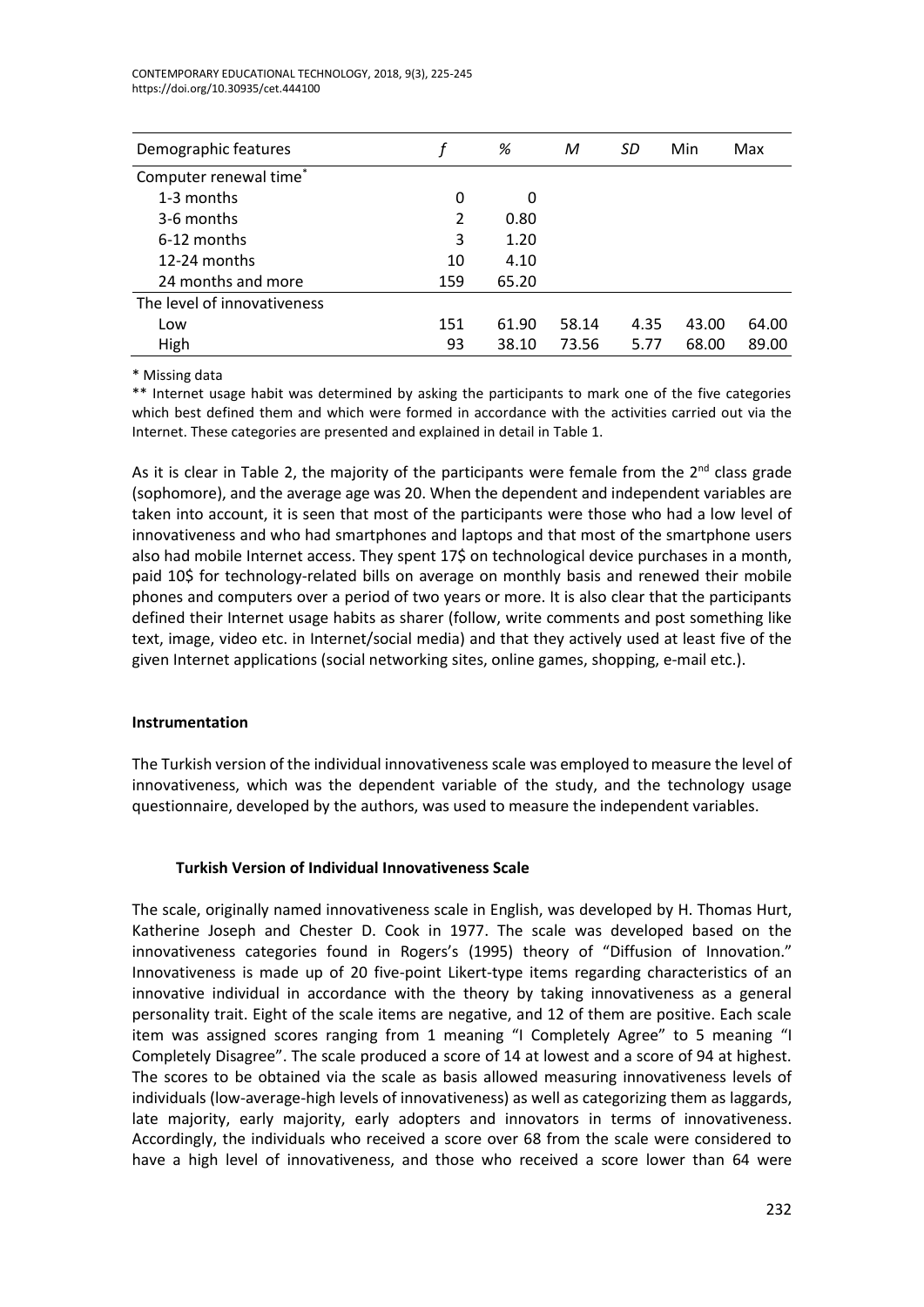considered to have a low level of innovativeness. Within the scope of the validity study of the original version of the scale, construct validity and the upper-lower 27% group difference were examined. The results of the factor analysis revealed a two-dimension structure. The items with a factor load higher than .50 were included in the scale and considered to have one factor. In addition, a significant difference was found between the bottom-top %27 group differences for each item in the scale. Within the scope of the reliability study of the scale, internal consistency and split-half equivalence coefficient were examined. Accordingly, the internal consistency coefficient of the scale was calculated as .89, and the split-half equivalence coefficient was found to be .92 (Hurt, Joseph & Cook, 1977).

The scale was adapted into Turkish by Kilicer and Odabasi (2010). The related adaptation study was carried out with 343 university students. In this study, the scale items were translated into the target language. Following this, the equivalence of the two languages used in the original version and in the adapted draft was examined, and the validity and reliability of the adapted Turkish version were tested. As a result of the adaptation study, within the scope of the validity study of the Turkish version which was found conceptually and statistically equivalent to the original version in terms of their languages with the help of the single-translation method, construct validity of the adapted version was examined, and the related item analysis was conducted. In relation to the reliability of the adapted Turkish version, internal consistency and test-retest reliability coefficients were calculated. The results of the adaptation study revealed that the four-factor structure of the scale in the Turkish version explained 53% of the total variance and that the items in all the factors had factor load values ranging between 0.360 and 0.787. In addition, with respect to the innovative scores of the individuals for each item scale and for the whole scale, a significant difference was found between the individuals in the upperlower 27% groups. For the Turkish version of the scale, the *Cronbach's Alpha* internal consistency coefficient was found to be .82, and the test-retest reliability coefficient was found to be .87.

In this study, the Cronbach's Alpha reliability coefficient of internal consistency of the scale items was calculated as .82, and the Spearman-Brown reliability coefficient of consistency of the two halves of the scale was calculated as .85.

# **Technology Usage Questionnaire**

The questionnaire, which was developed by the authors, included a total of nine questions. The first three questions in the questionnaire were directed to obtain personal information about the participants (age, gender and class grade). The remaining six questions aimed to determine the participants' technology profiles, and each of these questions was related to the independent variables in the regression equation. The first one was an open-ended question directed to determine the monthly average amount of money spent on technology (purchase, internet/phone bill). This question was followed by four other nominal questions directed to determine the ownership of emerging technologies (smart phone, tablet, laptop, PC, internet, web site, blog), mobile phone Internet access (yes/no), technology update time (smart phone, computer) and the number of utilized Internet technologies (social network, game, content development, cloud application vb.). Lastly, there was one other ordinal question directed to determine the participants' Internet usage habits (follower, participant, sharer, producer, leader). While preparing the questionnaire form, first, the related literature was reviewed, and the draft version of the scale was formed by examining the technology-related characteristics which may have a relationship with innovativeness. In the end, the content validity and linguistic validity of the draft version were evaluated, and the scale was finalized.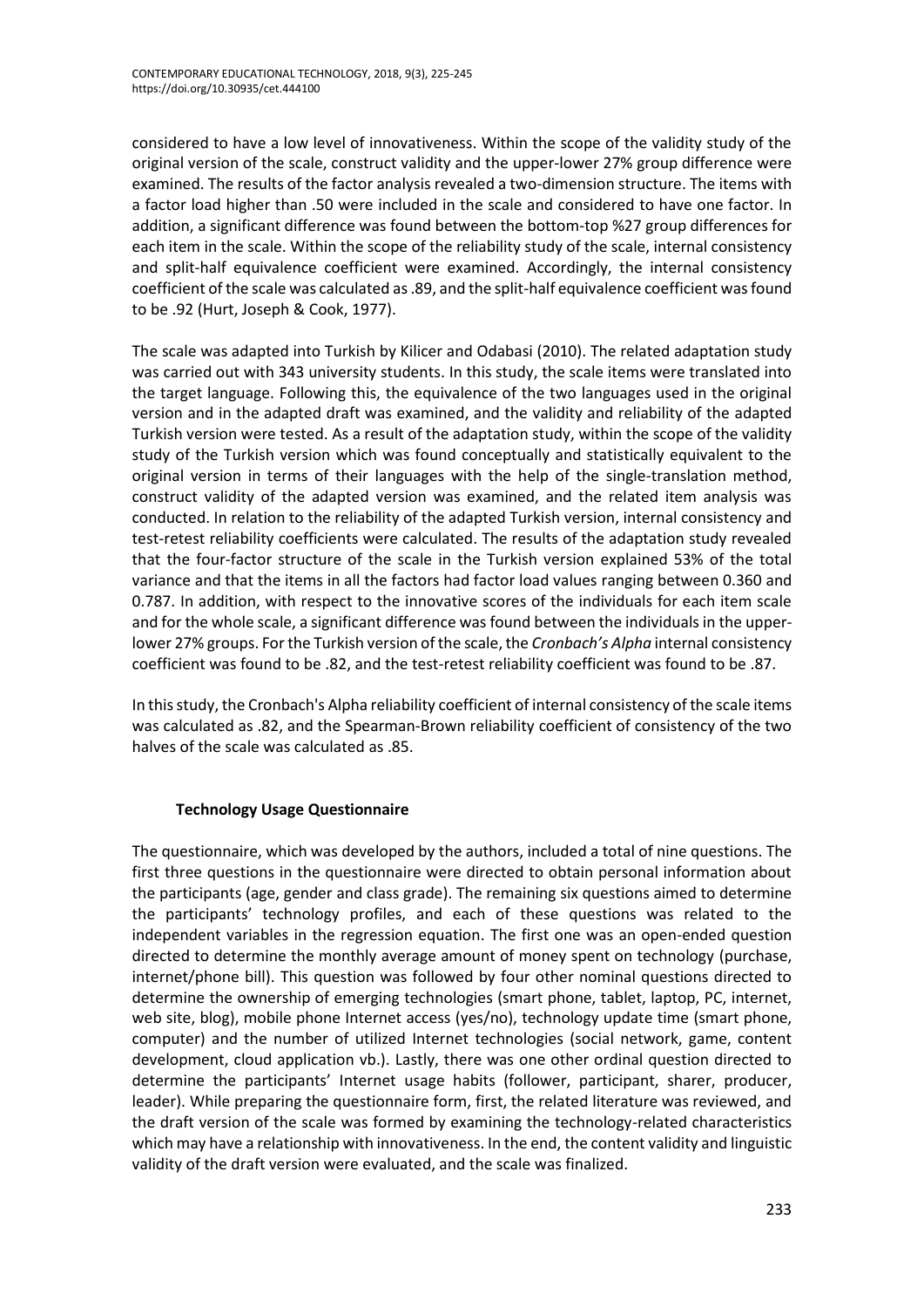### **Data Collection and Analysis**

The research data were collected from preservice teachers in different class grades in various departments of the education faculty of a state university in Turkey. While collecting the data, the participants' departments or their class grades were not taken into account. In the process of data collection, first, enough copies of the paper-pencil form of data collection tool were obtained, and all the preservice teachers in the faculty were invited to participate in the data collection process. Following this, the research data were gathered from those who voluntarily accepted to take part in the study. The participants were informed about the content of the data gathering tools. Although they were told that there was no unethical or confidentiality concerns regarding individual rights, they had the right to give up taking part in the data collection process anytime they wanted. At the end of the data collection process, which lasted about four months, the research data were collected from a total of 330 preservice teachers.

In the data analysis process, first, the data obtained were examined, and the invalid data were excluded from the analysis. Then, the participants were divided into two groups according to the Turkish version of personal innovativeness scale scores as follows (Hurt, Joseph & Cook, 1977): Total scores higher than 68 referred to high level of innovativeness, and total scoreslower than 64 referred to low level of Innovativeness. The data collected from 36 participants whose scores were in-between were excluded from the analysis in terms of personal innovativeness as innovativeness was taken as a two-categorical (high and low level of innovativeness) variable in the regression analysis.

Next, the normality of the participants' distribution was tested in terms of the dependent variable: the level of innovativeness. Accordingly, it was found that the distribution was normal because the number of the participants in both categories of innovativeness was greater than 30 and that skewness (0.544) and kurtosis (0.141) values of innovativeness were between the limit values of a normal distribution  $(\pm 1)$  as accepted in related literature (Pallant, 2007). Then, descriptive statistics were used to examine technology usage habits of the participants in the high and low innovativeness groups, and *t*-test was employed to determine the difference in the scores of innovativeness in terms of technology usage habits. In addition, correlation was used to show the relationship between the variables. Finally, *logistic regression analysis* was performed to show technology usage characteristics that significantly predicted high level of innovativeness. Logistic regression is employed to predict an outcome such as group membership from a set of predictor variables that are continuous or categorical (Field, 2005; Tabachnick & Fidell, 2007). This analysis allows explaining the relationship between one dependent variable and several independent variables with regression equation and estimating the value of the given predictor variables in the regression model. In the study, *binary logistic regression analysis* was employed as the dependent variable (innovativeness) was made up of two categorical options (high and low level). In addition, *enter* was used as the method to design the regression model because all the covariates were considered to be a block in the regression model. Finally, such requirements of Logistic Regression Analysis as outliers (z scores greater than +3< or lower than -3) and multicollinearity of the independent variables and the minimum number of people in the categories of the independent variables (>20) were examined, and it was found that these requirements were met. The level of significance was taken as .05 in all the statistical calculations to interpret the results, and the statistically significant findings were presented with the effect sizes (eta squared).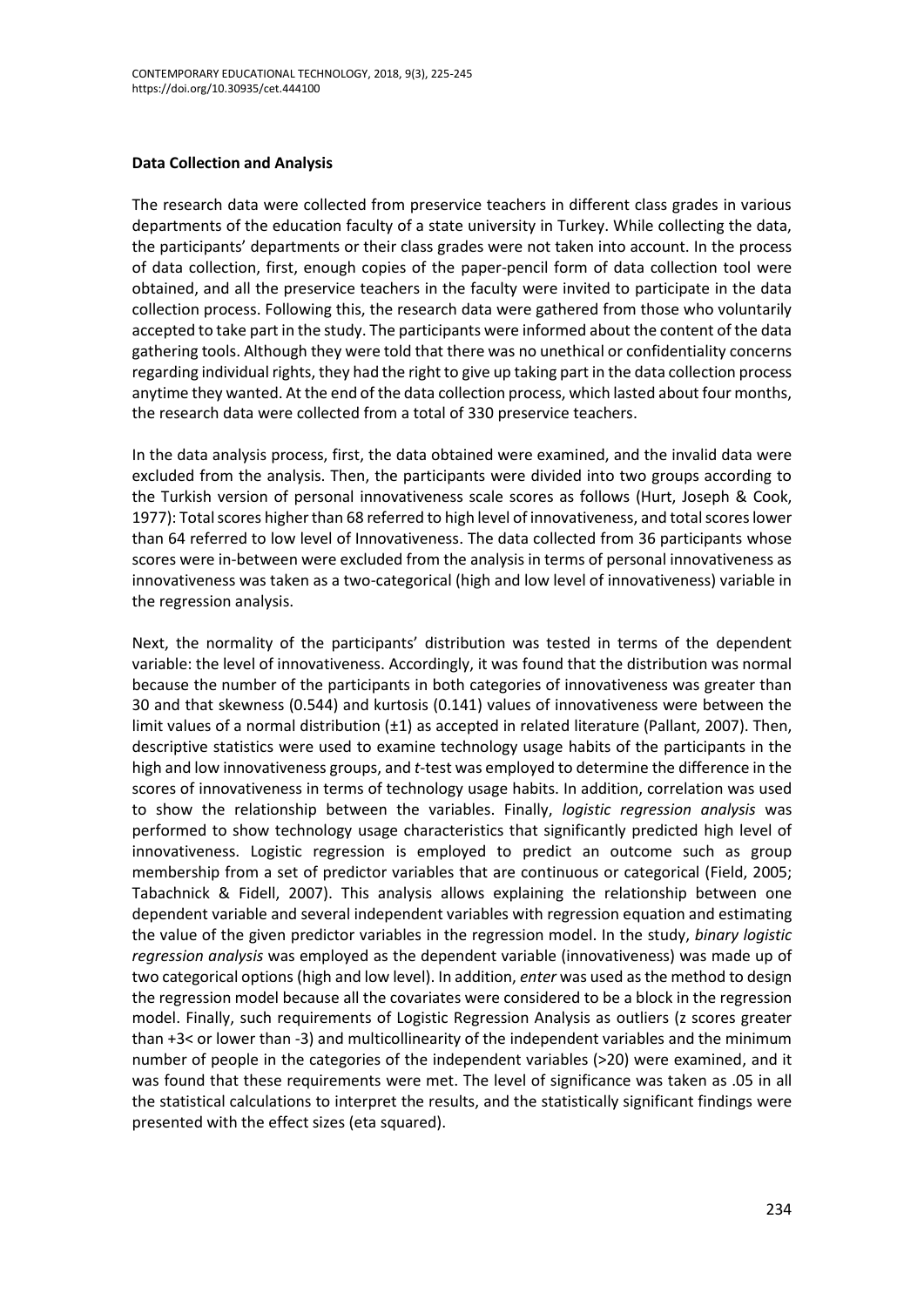### **Results**

According to the research findings, as illustrated in Table 3, when the technology usage profiles of 151 preservice teachers with a low level of innovativeness are examined, it is obvious that most of them had smartphones and laptops and that almost half of them had Internet access, blogs and personal websites. It is also seen that very few of the participants had technological devices such as tablets and personal computers. The total number of the technological devices they had was two on average. Those who had mobile phone Internet access constituted the majority. When technology budget was considered, those with a low level of innovativeness monthly spent \$20 on device purchases on average and paid \$9 for their technology-related bills such as Internet and mobile phone bills on average. Also, those with a low level of innovativeness renewed/updated their technologies such as mobile phones and computers over a period of two years or longer. When the number of utilized Internet applications was considered, those with a low level of innovativeness used at least four Internet applications on average and mostly preferred the following applications: social networking sites, video sharing and news. The least preferred Internet applications were as follows: cloud computing, virtual classroom, and content development. Finally, those with a low level of innovativeness defined themselves in terms of their Internet usage habits as sharers (follow, write comments and post something like text, image, video etc. in Internet /social media).

|                                                          | Low level of innovativeness<br>$(N=151)$ |       |       | High level of innovativeness |          |       |       |       |
|----------------------------------------------------------|------------------------------------------|-------|-------|------------------------------|----------|-------|-------|-------|
|                                                          |                                          |       |       |                              | $(N=93)$ |       |       |       |
|                                                          | f                                        | %     | M     | SD                           |          | %     | M     | SD    |
| Monthly technological device<br>purchases (\$)           |                                          |       | 20.36 | 80.57                        |          |       | 12.24 | 35.87 |
| Monthly technology-related<br>bill $(5)$                 |                                          |       | 8.95  | 6.58                         |          |       | 12.86 | 11.00 |
| Mobile phone Internet access<br>(Yes)                    | 97                                       | 64.20 |       |                              | 64       | 68.80 |       |       |
| Smartphone ownership (Yes)                               | 93                                       | 61.60 |       |                              | 58       | 62.40 |       |       |
| Tablet ownership (Yes)                                   | 18                                       | 11.90 |       |                              | 12       | 12.90 |       |       |
| Laptop ownership (Yes)                                   | 82                                       | 54.30 |       |                              | 66       | 71.00 |       |       |
| Personal computer ownership<br>(Yes)                     | 19                                       | 12.60 |       |                              | 24       | 25.80 |       |       |
| Internet ownership (Yes)                                 | 70                                       | 46.40 |       |                              | 62       | 66.70 |       |       |
| Web site ownership (Yes)                                 | 64                                       | 42.40 |       |                              | 34       | 36.60 |       |       |
| Blog ownership (Yes)                                     | 67                                       | 44.40 |       |                              | 51       | 54.80 |       |       |
| The number of technological<br>device                    |                                          |       | 2.74  | 1.23                         |          |       | 3.30  | 1.38  |
| The number of utilized Internet                          |                                          |       | 4.74  | 2.51                         |          |       | 6.59  | 3.07  |
| applications                                             |                                          |       |       |                              |          |       |       |       |
| Mostly mobile phone renewal<br>time (24 months and more) | 100                                      | 66.20 |       |                              | 54       | 58.10 |       |       |
| Mostly computer renewal time                             | 95                                       | 62.90 |       |                              | 64       | 68.80 |       |       |
| (24 months and more)                                     |                                          |       |       |                              |          |       |       |       |
| Internet using habits                                    |                                          |       |       |                              |          |       |       |       |
| Follower                                                 | 43                                       | 28.50 |       |                              | 17       | 18.30 |       |       |
| Participant                                              | 28                                       | 18.50 |       |                              | 8        | 8.60  |       |       |

Table 3. Technology Usage Profiles of the Preservice Teachers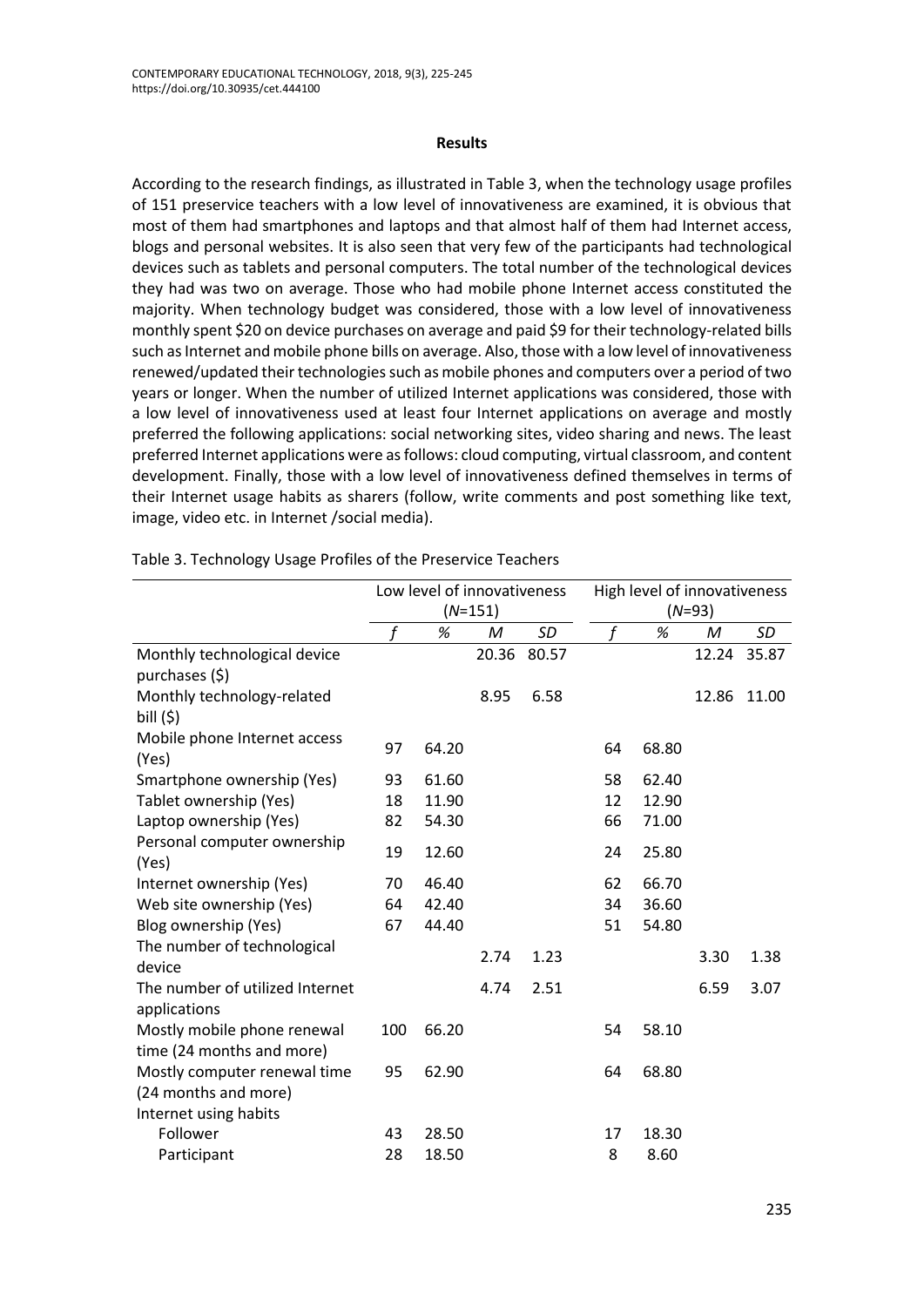|          |    | Low level of innovativeness |   |    | High level of innovativeness |          |   |    |
|----------|----|-----------------------------|---|----|------------------------------|----------|---|----|
|          |    | $(N=151)$                   |   |    |                              | $(N=93)$ |   |    |
|          |    | %                           | М | SD |                              | %        | м | SD |
| Sharer   | 52 | 34.40                       |   |    | 33                           | 35.50    |   |    |
| Producer | 24 | 15.90                       |   |    | 25                           | 26.90    |   |    |
| Leader   |    | 2.60                        |   |    | 10                           | 10.80    |   |    |

When the technology usage profiles of 93 preservice teachers with a high level of innovativeness were examined, it was seen that most of them had laptops, Internet access and smartphones and that more than half of them had blogs. Only a few had technological devices such as tablets and personal computers, and the majority did not have personal websites. The total number of technological devices they had was three on average. Those who had mobile phone Internet access constituted the majority. When technology budget was considered, those with a high level of innovativeness monthly spent \$12 on device purchases on average and paid \$13 for their technology-related bills such as Internet and mobile phone bills on average. Also, those with a high level of innovativeness renewed/updated technologies such as mobile phones and computers over a period of two years or longer.

When the number of utilized Internet applications was considered, those with a high level of innovativeness used at least six Internet applications on average and mostly preferred the following applications: social networking sites, video sharing and e-mail. The least preferred Internet applications were as follows: virtual classroom, cloud computing, and content development. Finally, those with a high level of innovativeness defined themselves in terms of their Internet usage habits as sharers (follow, write comments and post something like text, image, video etc. in internet/social media).

When the participants' technology usage habits and the level of innovativeness were holistically considered, technology usage habits of those with a low level of innovativeness were similar to technology usage habits of those with a high level of innovativeness. The participants in both groups were almost the same in terms of technology ownership, renewal/update time, Internet usage habits and utilized internet applications.

However, there were other striking findings. To illustrate, the number of technologies that the participants with a high level of innovativeness had (*t*(242):3.327; *p*<.001; *η2*:0.04), the number of utilized Internet applications (*t*(165,831):4.889; *p*<.001; *η2*:0.10) and the money spent on technology-related bills (*t*(133,020):3.102; *p*<.05; *η2*:0.05) were higher than those with a low level of innovativeness. Besides, in terms of their Internet usage habits, those with a high level of innovativeness (*t*(242):3.702; *p*<.001; *η2*:0.05) were more active Internet users than those of the participants with a low level of innovativeness. Moreover, as the number of technological devices increased, the number of utilized Internet applications increased as well (*r*(244):0.493, *p*<.001). In addition, the latter brought higher technology-related bills (*r*(244):0.307, *p*<.001). Also, the number of utilized Internet applications (*r*(244):0.377, *p*<.001) and the number of technologies (*r*(244):0.305, *p*<.001) increased for those with higher skills in terms of internet usage habits.

The data of the regression model obtained as a result of the performed logistic regression analysis to show the predictors of high innovativeness in technology usage profiles in accordance with the research model are presented in Table 4.

Table 4. Overall Assessment of the Logistic Model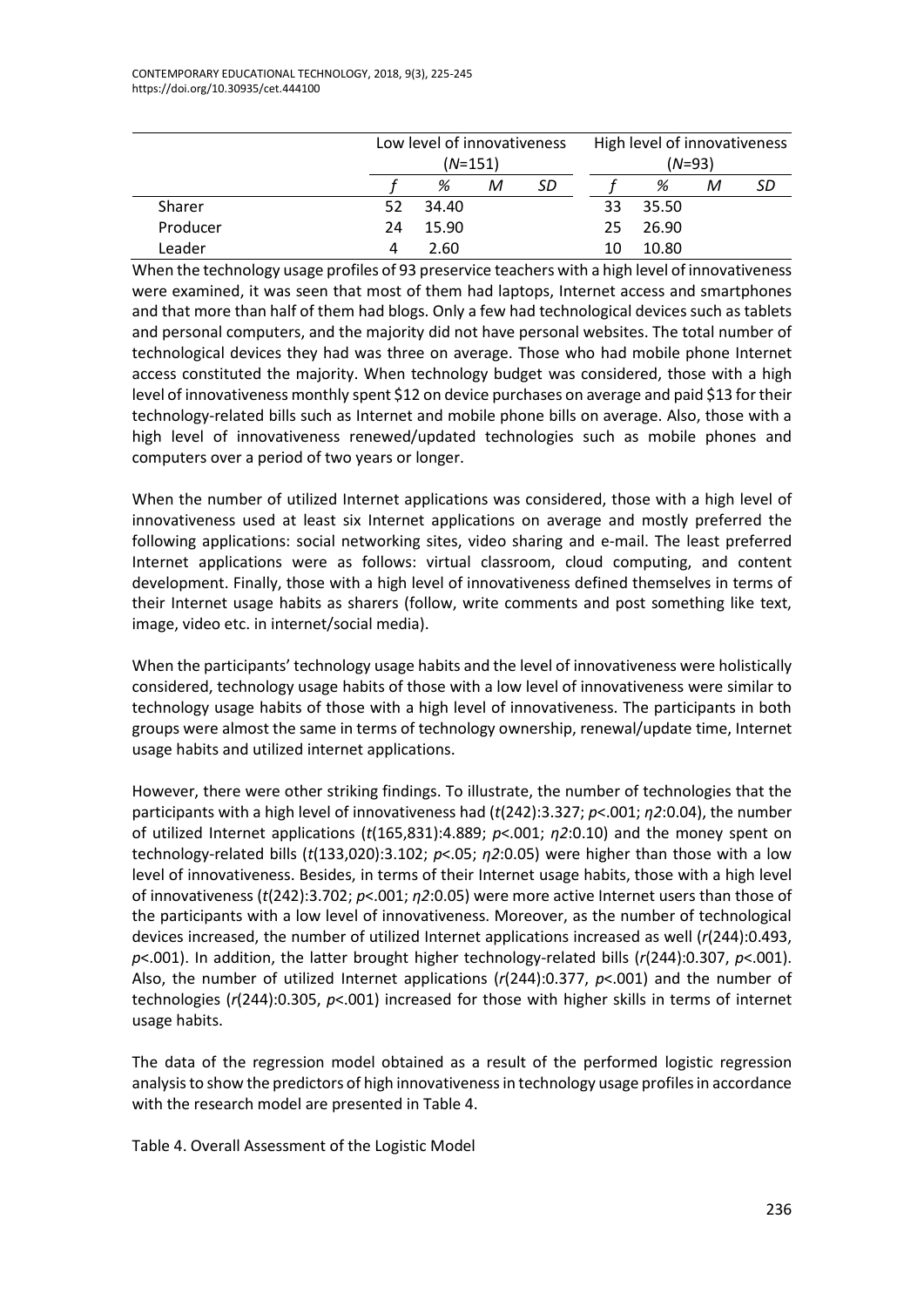CONTEMPORARY EDUCATIONAL TECHNOLOGY, 2018, 9(3), 225-245 https://doi.org/10.30935/cet.444100

| <b>Tests</b>                          |        |    |                  |
|---------------------------------------|--------|----|------------------|
| Omnibus (Model $\chi^2$ )             | 44.518 | 14 | $.000^{\degree}$ |
| Hosmer-Lemshow (Goodness-of-fit-test) | 3.858  |    | .870             |
| $R^2$ -type Indices                   | $R^2$  |    |                  |
| Cox & Snell $R^2$                     | .167   |    |                  |
| Nagelkerke $R^2$                      | .227   |    |                  |

\*p<.001

As it is seen in Table 4, the logistic model is statistically significant ( $\chi^2$ :44.518, p<.001), and the model had a high level of goodness-of-fit. In other words, the model-data-fit was sufficient  $(x^2:3.858, p>0.05)$ . Besides, the predictive variables (technology budget, technology ownership, renewal/update time, the number of utilized Internet applications and Internet usage habits) were analyzed, and they explained 22.7% of the variance in the variable of high innovativeness of the model. Accordingly, the predictive variables in the tested logistic model in a holistic fashion defined people reliably as those with a high and low level of innovativeness. The classification obtained as a result of the tested logistic model is given in Table 5.

# Table 5. Classification Table

|                              | Predicted             |                |                    |
|------------------------------|-----------------------|----------------|--------------------|
| Observed                     | Low level of          | High level of  | Percentage correct |
|                              | <b>Innovativeness</b> | Innovativeness |                    |
| Low level of innovativeness  | 132                   | 19             | 87.4%              |
| High level of innovativeness | 51                    | 42             | 45.2%              |
| Overall % correct            |                       |                | 71.3%              |

As it is clear from Table 5, the tested logistic regression model categorized people with 71.3% accuracy as those with a high and low level of innovativeness in terms of technology usage profiles. Also, the sensitivity ratio of the model for classification was 45.2%, and the specificity ratio was 87.4%. The misclassification ratio of those with a low level of innovativeness was 27.9%, and the misclassification ratio of those with a high level of innovativeness was 31.1%.

# Table 6. Predictors of the Logistic Model

| Predictors                           | $\boldsymbol{\beta}$ | SE $6$ | Wald's $\chi^2$<br>$(df=1)$ | р       | $e^{\theta}$<br>(odds ratio) |
|--------------------------------------|----------------------|--------|-----------------------------|---------|------------------------------|
|                                      | $-0.001$             | 0.001  | 1.648                       | .199    | 0.999                        |
| Amount of money spent on             |                      |        |                             |         |                              |
| technological device purchase        |                      |        |                             |         |                              |
| Monthly cost of technological device | 0.016                | 0.007  | 5.952                       | $.015*$ | 1.017                        |
| usage                                |                      |        |                             |         |                              |
| Smartphone ownership (1=yes, 0=no)   | 0.454                | 0.332  | 1.867                       | .172    | 1.574                        |
| Tablet ownership (1=yes, 0=no)       | 0.465                | 0.457  | 1.034                       | .309    | 1.592                        |
| Laptop ownership (1=yes, 0=no)       | $-0.411$             | 0.362  | 1.291                       | .256    | 0.663                        |
| Computer ownership (1=yes, 0=no)     | 0.103                | 0.435  | 0.056                       | .812    | 1.109                        |
| Internet ownership (1=yes, 0=no)     | $-0.217$             | 0.333  | 0.423                       | .515    | 0.805                        |
| Mobile Internet ownership (1=yes,    | 0.343                | 0.345  | 0.990                       | .320    | 1.410                        |
| $0 = no$                             |                      |        |                             |         |                              |
| Web site ownership (1=yes, 0=no)     | 0.038                | 0.311  | 0.015                       | .903    | 1.039                        |
| Blog ownership (1=yes, 0=no)         | $-0.679$             | 0.328  | 4.297                       | $.038*$ | 0.507                        |
| Mobile phone update time             | 0.076                | 0.171  | 0.199                       | .655    | 1.079                        |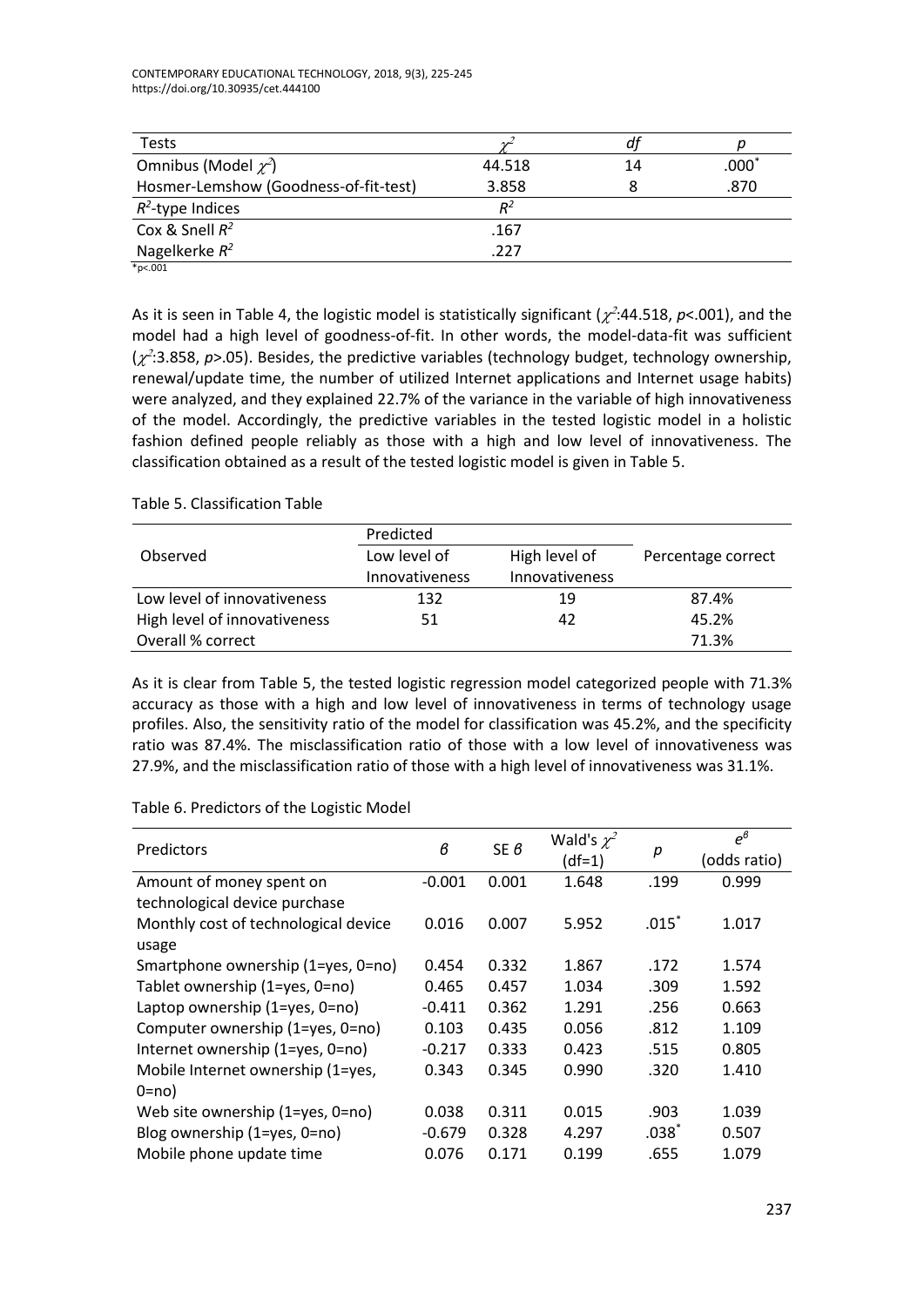| Predictors                                      | в        | SE $\theta$ | Wald's $\chi^2$<br>$(df=1)$ | р       | $e^{6}$<br>(odds ratio) |
|-------------------------------------------------|----------|-------------|-----------------------------|---------|-------------------------|
| Computer update time                            | $-0.121$ | 0.267       | 0.207                       | .649    | 0.886                   |
| The number of utilized Internet<br>applications | 0.151    | 0.067       | 5.047                       | $.025*$ | 1.162                   |
| Internet usage habit                            | 0.318    | 0.136       | 5.448                       | $.020*$ | 1.375                   |
| Constant                                        | $-2.991$ | 1.095       | 7.459                       | $.006*$ | 0.050                   |

\*p<.001, Note: The dependent variable in this analysis is innovativeness coded so that 0= low innovativeness and 1= high innovativeness

As it is clear from Table 6, only the following variables examined within the scope of the logistic regression model significantly contributed to the predictions of high innovativeness: monthly cost of technological device usage (*Wald's*  $\chi^2$ *:* 5.952, p<.05), blog ownership (*Wald's*  $\chi^2$ : 4.297,  $p$ <.05), the number of utilized Internet applications (Wald's  $\chi^2$ : 5.047,  $p$ <.05) and Internet usage habits (*Wald's*  $\chi^2$ *:* 5.448, *p*<.05). Moreover, when the odds ratio ( $e^{\theta}$ ) value of these variables was considered, the relative order of importance in the predictions of high level of innovativeness was as follows: Internet usage habits ( $e^{\theta}$ : 1.375), the number of utilized Internet applications ( $e^{\theta}$ : 1.162), monthly cost of technological device usage ( $e^{\theta}$ : 1.017) and blog ownership ( $e^{\theta}$ : 0.507).

# **Discussion and Conclusion**

The study provides significant information from different points of view in the interpretation of the relationship between preservice teachers' innovativeness, their technology perceptions and their technology usage. To begin with, the relationship between personal innovativeness and technology usage profiles was consistent with the related literature. It is asserted in literature that those with a high ranking in terms of innovativeness use technology more frequently and intensively than others (Cuhadar, Bulbul & Ilgaz, 2013; Koroglu, 2014; Orun, Orhan, Donmez & Kurt, 2013; Sahin & Thompson, 2006; Zayim, Yildirim & Saka, 2006). In the study, the number of technologies of those with a high level of innovativeness (laptops, smartphones, internet, blogs etc.) was greater than those with a low level of innovativeness in terms of technology usage profiles of the preservice teachers, and the difference in between was statistically significant. Similarly, the number of utilized Internet applications of those with a high level of innovativeness (social networking sites, video sharing, virtual classroom, content development and so on) was greater than those with a low level of innovativeness, and the difference in between was statistically significant. Accordingly, intensive Internet usage of those with a high level of innovativeness was more than the Internet usage of those with a low level of innovativeness. This result is parallel to the finding that individuals with a high level of innovativeness, when compared to others, do online shopping using the Internet intensively (Suki & Suki, 2006) and take advantage of e-trade (Rosen, 2004). Also, those with a low level of innovativeness monthly spent more money on technology than others, and the difference in between was statistically significant.

Interestingly, in terms of preservice teachers, those with a high and low level of innovativeness had similar technology usage habits according to the research results. The types of technological devices for both groups were the same. In other words, there was no different technology in the two groups. The only difference in-between was that the preservice teachers with a high level of innovativeness used those technologies more intensively and in various ways when compared to the others. This situation reflects the effect of innovativeness on ICT perceptions or on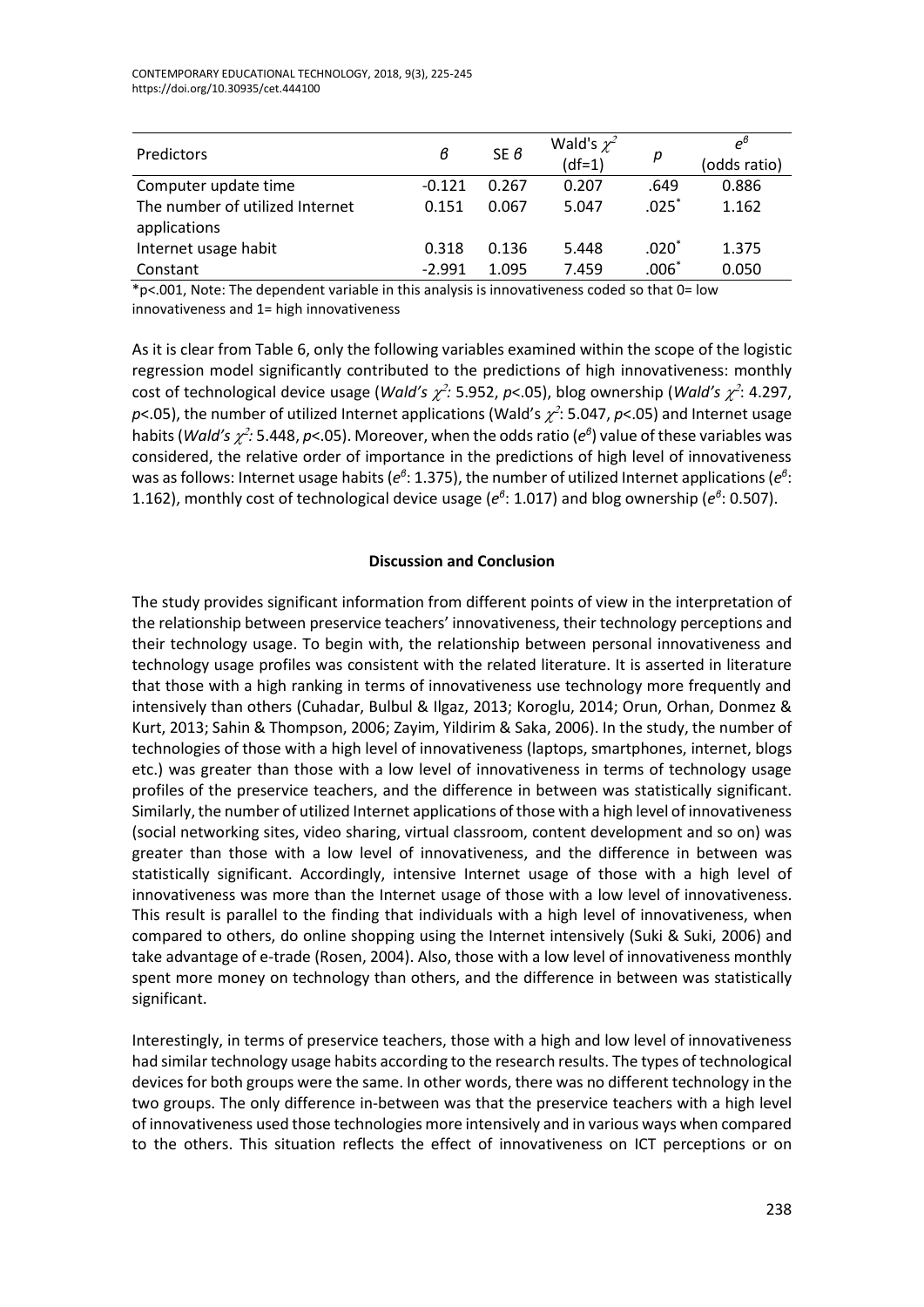technology usage similarly to the one mentioned in the related literature (Agarwal & Prasad, 1998; Jackson, Yi & Park, 2013; Lu, Liu, Yu & Wang, 2008; Lu, Yao & Yu, 2005; Van Rijnsoever & Donders, 2009; Thakur, Angriawan & Summey, 2016). However, another point to highlight here is that those with a high and low level of innovativeness had smartphones and tablets with almost the same percentage of ownership. This recall the fact that the perceived characteristics of innovations suggested by Rogers (1995) and social or cultural factors besides innovativeness are influential on technology usage or technological preferences. Based on this finding, it could be stated that those with a low level of innovativeness do not restrict themselves with respect to the use of up-to-date technologies and that they buy technology for its cultural or societal value rather than for their own personal needs.

Another remarkable result is the difference in the technology usage habits of the preservice teachers who were the members of the same generation in consideration with their innovative characteristics in the context of technology. The above mentioned portable technological devices (smartphones, laptops) that the participants owned reflect the characteristics of digital natives. Technology is an integrated part of life for those who are members of a generation which might be called as "digital natives" (Prensky, 2001). However, technology usage frequency and ways of technology usage vary within the same generation in terms of innovativeness. Although those with a high and low level of innovativeness describe their Internet usage habits as sharer (follow, write comments and post something like text, image, video etc. in Internet /social media), those with a high level of innovativeness use Internet blogs more intensively. Blogs are social platforms where people freely mention personal opinions, feelings and thoughts. Therefore, it could be suggested that meta-cognitive thinking skills of those with a high level of innovativeness are stronger than those of individuals with a low level of innovativeness when one considers that users of such platforms are information producers and publishers rather than being information gatherers. In addition, this situation is supported by research findings showing that those with a high level of innovativeness have a greater access to the Internet and a greater number of utilized Internet applications, which is 50% more than those with a low level of innovativeness. In a study by Huang, Li and Chen (2009), it was concluded that competency in information technologies (IT) alone did not significantly affect innovativeness although the level of Internet technology usage was found to be a significant indicator in terms of innovativeness in the present study. Intensive and versatile Internet usage by those with a high level of innovativeness has remarkably proven that they could effectively use those technologies to suggest solutions to real life affairs, which makes technology and the internet more precious for them. Higher monthly technology usage and technological purchase budget allocated by those in the group support that result.

When it comes to technology usage habits, the following items are the indicators of innovativeness of preservice teachers, which was the focal point of the present study: Internet usage habits, the number of utilized Internet applications, monthly cost of technological device usage and blog ownership. Hence, it could be suggested that the above mentioned four characteristics among the studied technology usage habits are distinctive in terms of innovativeness. In the logistic regression model, technology ownership such as smartphones, tablets, laptops, personal computers, Internet and web sites, technology renewal/update time and technology budget were not considered to be distinctive in terms of innovativeness. Accordingly, those who actively used the Internet in different ways, who displayed metacognitive thinking and reflection skills online and who allocated more budget to technology were found to have a high level of innovativeness. Additionally, in the logistic regression model, Internet usage styles and versatility were the most leading factors in predicting high level of innovativeness among the listed technological predictors of innovativeness. This shows that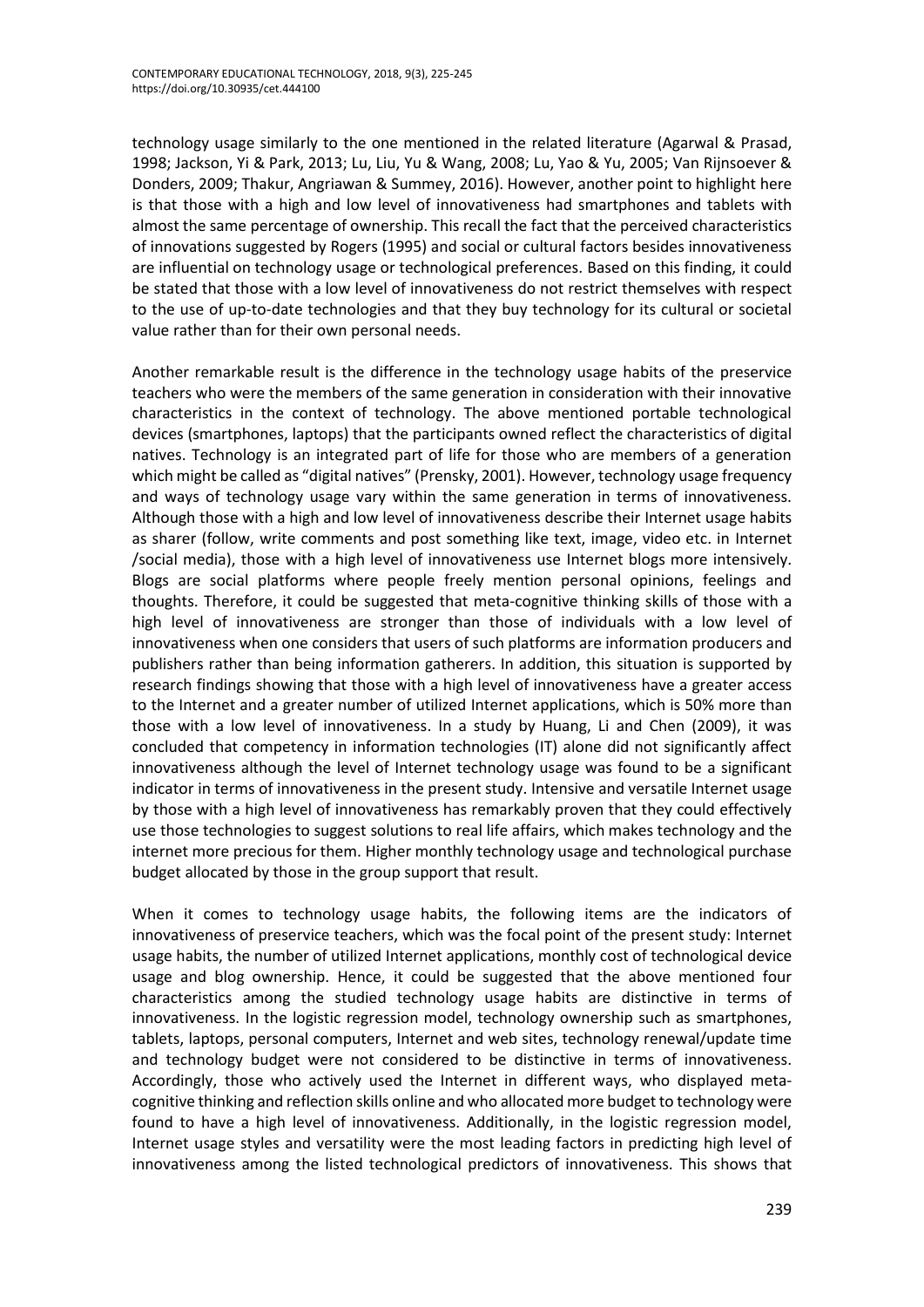innovativeness interacts with the  $21<sup>st</sup>$  century skills such as creativity, critical thinking, problem solving and decision making. According to the framework of the  $21<sup>st</sup>$  century learning, students need to have the essential skills, knowledge and experience to be able to achieve their aspirations both during their academic and social life. One of the skills for students who are prepared for increasingly complex life and work environments in the  $21<sup>st</sup>$  century is learning and innovation. These skills might be exemplified as creative thinking, problem solving, effective reasoning, working and collaborating with others creatively, making judgements and decisions, implementing innovation and communicating clearly (Partnership for  $21<sup>st</sup>$  Century Skills, 2010). Moreover, innovativeness is associated with digital wisdom, which is defined as wise use of technology to develop skills for finding solutions to real life problems (Prensky, 2009). Prensky (2009) suggests that a person with digital wisdom improves mental capacity, deep analysis, planning and prioritizing skills by using digital technologies rationally. The role of education in increasing innovative skills should never be ignored, whether they are associated with the  $21<sup>st</sup>$ century skills or digital wisdom. It is asserted in related literature that organization-based drawbacks constitute the main obstacle in front of innovativeness (Kilicer & Odabasi, 2013). The first one of these drawbacks includes lack of activities planned by educational organizations and courses to support innovativeness and lack of examinations or assignments to encourage creativity. Also, Celik (2013) points out that there is a significant relationship between innovativeness and instructional skills. For this reason, education systems with an emphasis on innovativeness will indirectly contribute to technology usage in the following ways: online information production and publishing, opinion expression on social networking sites, and smart solutions to real life affairs on the basis of digital technologies. As a result, according to the logistic regression model, a great number of technologies, high technology budget and active Internet usage, particularly displaying meta-cognitive thinking and reflection skills on the Internet are the most significant indicators of individuals with a high level of innovativeness.

# **Limitations and Implications**

In this study, technology usage characteristics that could be used to define those with a high level of innovativeness were examined within the framework of logistic regression model. One of the significant limitations of the model is that it was applied to preservice teachers from various departments of an education faculty because technology usage habits at faculties or departments of higher education institutions could vary (Mahmood, 2009). Another limitation of the study is the number of preservice teachers with a high level of innovativeness and the number of those with a low level of innovativeness in the model. The results might be better interpreted when the numbers in both groups are converged and when the groups include those who precisely reflect the characteristics of the group. Lastly, gathering participants' responses through an inventory could be regarded as another limitation in the present study.

In the light of the above-mentioned limitations, the model could be tested with a research sample including homogenous groups of participants with high and low levels of innovativeness. In addition, new models involving different variables such as level of income, number of technological products owned and number of applications installed on mobile technologies could be tested. Also, further qualitative research on technology usage habits in a broader perspective could be conducted. To sum up, studies could be conducted to show the effects of the relationship between technology and innovativeness on digital wisdom or the effects of socio-economic features on innovativeness.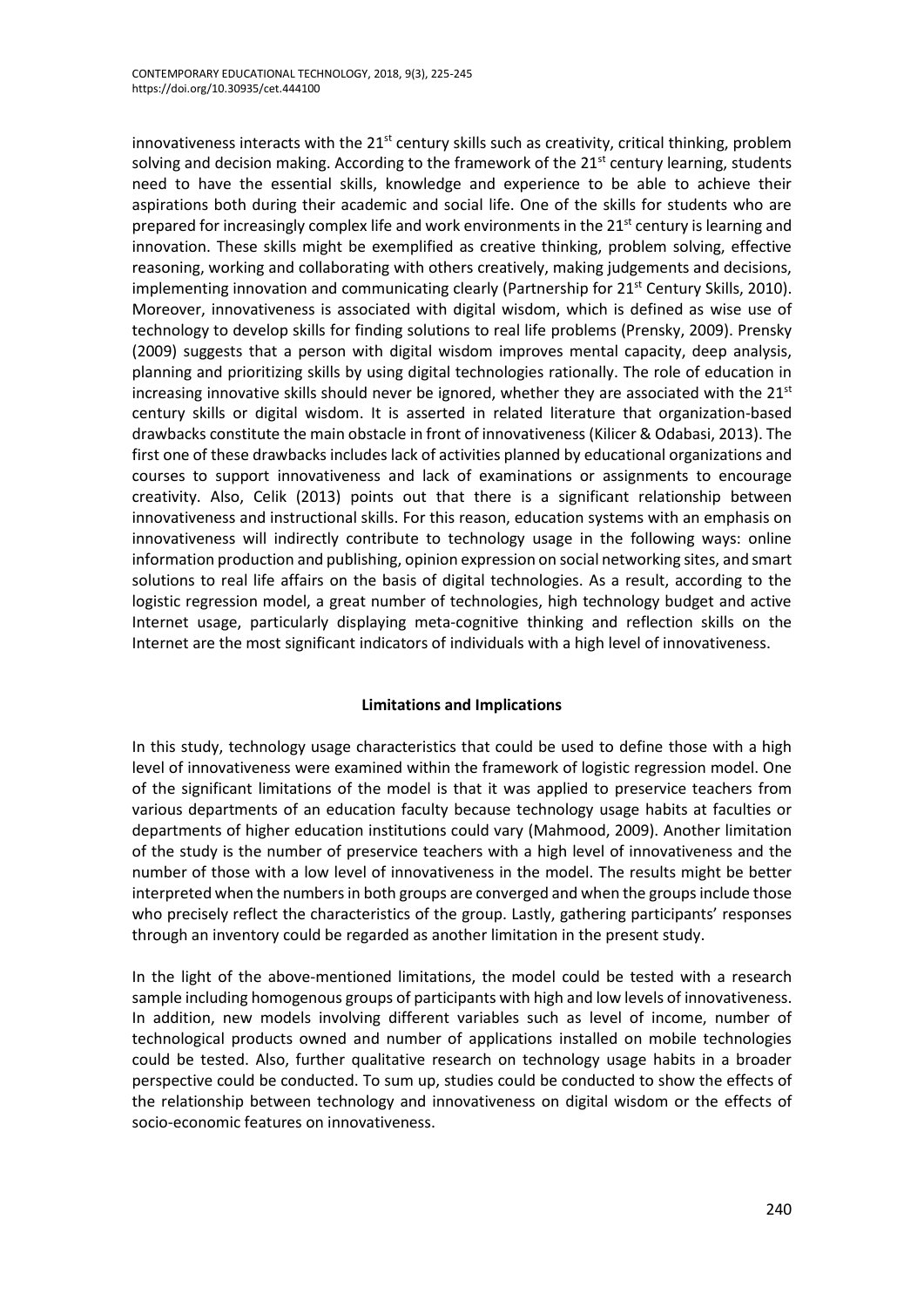The results of the present study revealed that the variables of technology usage budget, blog ownership, utilized Internet applications and Internet usage habits contributed significantly to the prediction of individuals with high levels of innovativeness. These variables obtained in the model can be used in the phase of making decisions regarding innovativeness. This situation will be beneficial especially for practitioners in terms of instructional design and technology teaching. Educational institutions could be involved in various training programs related to emerging technologies so that they can increase their students' levels of innovativeness. This could not only allow teaching students how to use the emerging technologies but also help increase their levels of innovativeness. In addition, making use of these variables, teachers can make rapid decisions regarding students' levels of innovativeness at the beginning of the instructional design process. Thanks to this, interesting and innovative in-class activities which will develop students in a multi-faceted manner could be designed. Moreover, students can make use of the variables in question while forming heterogenous groups by taking students' levels of innovativeness into consideration during project-based group works.

### **References**

- Abu-Al-Aish, A. & Love, S. (2013). Factors influencing students' acceptance of m-learning: An investigation in higher education. *International Review of Research in Open and Distance Learning, 14*(5), 82-107.
- Agarwal, R. & Prasad, J. (1998). A conceptual and operational definition of personal innovativeness in the domain of information technology. *Information Systems Research, 9(2)*, 204-215. [https://doi.org/10.1287/isre.9.2.204](https://doi.org/%7B0%7D)
- Aston, M. (2002). The development and use of indicators to measure the impact of ICT use in education in the United Kingdom and other European countries. Retrieved on 09 March 2018 from http://unesdoc.unesco.org/images/0013/001311/131124e.
- Beal, G. M. & Bohlen, J. M. (1956). The diffusion process. *Farm Foundation, Increasing Understanding of Public Problems and Policies,* 111-121. Retrieved on 08 January 2016 from http://purl.umn.edu/17351
- Celik, K. (2013). The relationship between individual innovativeness and self-efficacy levels of student teachers. *Inernational Journal of Scientific Research in Education, 6(1)*, 56-67.
- Creswell, J.W. (2012). *Educational research: Planning, conducting, and evaluating quantitative and qualitative research (4th Ed.)*. Boston, MA: Pearson Education.
- Cuhadar, C., Bulbul, T., & Ilgaz, G. (2013). Exploring of the relationship between individual innovativeness and techno-pedagogical education competencies of pre-service teachers. *Elementary Education Online, 12(3)*, 797-807.
- Daud, N. M. & Zakaria, H. (2017). Impact of antecedent factors on collaborative technologies usage among academic researchers in Malaysian research universities. *The International Journal of Information and Learning Technology, 34*(3), 189-209.
- Drucker, P. (1985). The discipline of innovation. *Harvard Business Review, 76*(6*)*, 5-10.
- Elci, S. (2006). *Innovation: The key for development and competition (2nd Ed.)*. Ankara: Nova.
- Fagan, M., Kilmon, C., & Pandey, V. (2012). Exploring the adoption of a virtual reality simulation: The role of perceived ease of use, perceived usefulness and personal innovativeness. *Campus-Wide Information Systems, 29*(2), 117-127.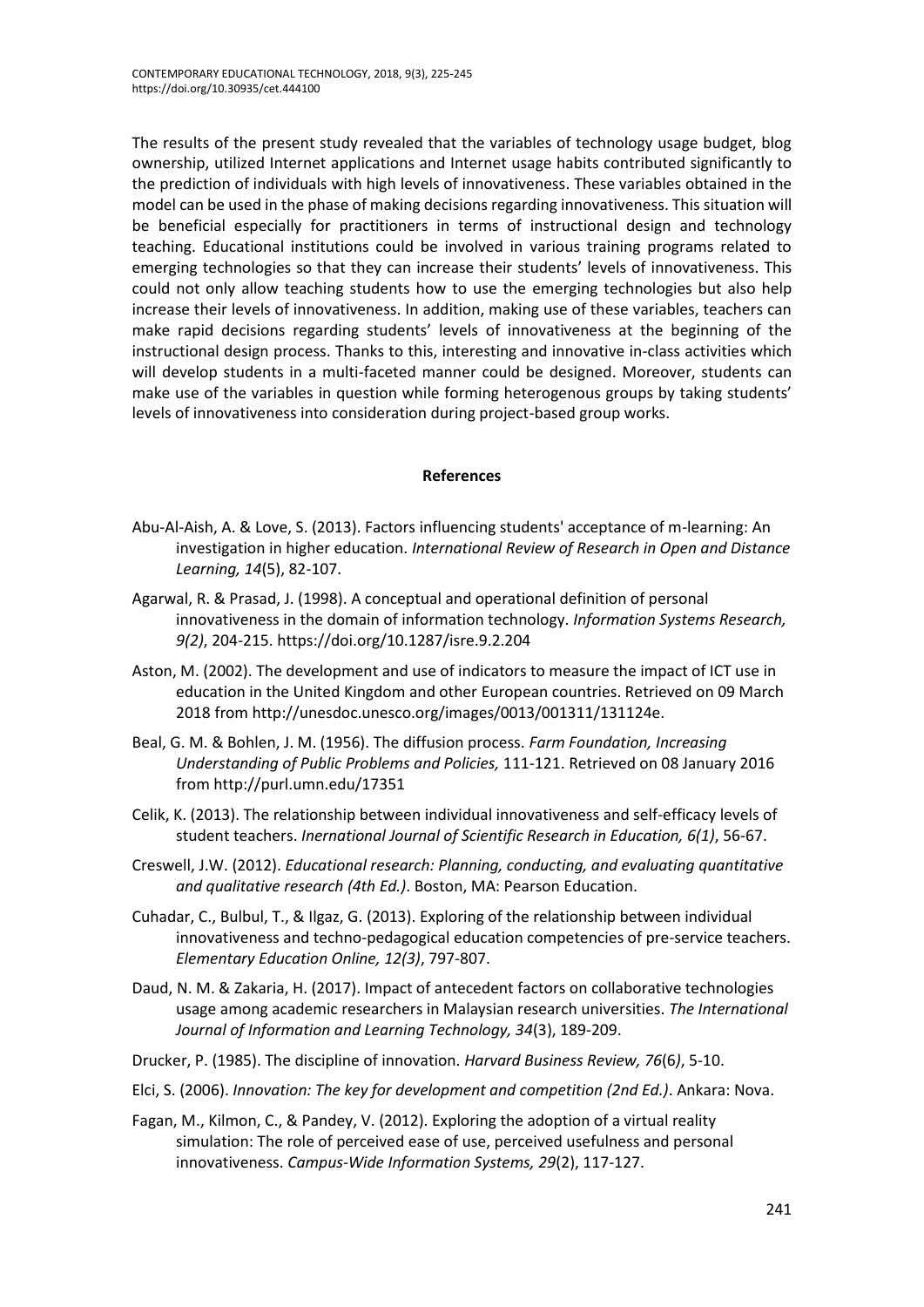Field, A. (2005). *Discovering statistics using SPSS (2nd Ed.)*. London: Sage.

- Fraenkel, J.R., Wallen, N.E. & Hyun, H.H. (2011). *How to design and evaluate research in education (8th Ed.).* Boston: McGraw-Hill.
- Fullan, M. (2000). The return of large-scale reform. *Journal of Educational Change, 1(1)*, 5-28. <https://doi.org/10.1023/A:1010068703786>
- Geoghegan, W. (1995). Stuck at the barricades: Can information technology really enter the mainstream of teaching and learning? *Change, 27(2)*, 22-30.
- Gokcearslan, S., Karademir, T. & Korucu, T. (2017). Preservice teachers' level of web pedagogical content knowledge assessment by individual innovativeness. *Journal of Educational Computing Research, 55(1),* 70-94. https://doi.org/10.1177/0735633116642593
- Goldsmith, R.E. & Foxall, G.P. (2003). The measurement of innovativeness. In L.V. Shavinina (Eds.), *The international handbook of innovation* (pp.321-329). Oxford: Elsevier Sciences.
- Haelermans,C. & Blank, J.L.T. (2012). Is a schools'performance related to technical change?–A study on the relationship between innovations and secondary school productivity, *Computers & Education, 59*, 884-892. <https://doi.org/10.1016/j.compedu.2012.03.027>
- Huang, Y.H., Li, E.Y., & Chen, J.S. (2009). Information synergy as the catalyst between information technology capability and innovativeness: empirical evidence from the financial service sector. *Information Research, 14(1)*, 1-16.
- Hurt, H.T., Joseph, K., & Cook, C.D. (1977). Scales for the measurement of innovativeness. *Human Communication Research, 4(1)*, 58-65.
- Jackson, J.D., Yi, M.Y., & Park, J.S. (2013). An empirical test of three mediation models for the relationship between personal innovativeness and user acceptance of technology. *Information & Management, 50(4)*, 154-161[. https://doi.org/10.1016/j.im.2013.02.006](https://doi.org/10.1016/j.im.2013.02.006)
- Jeong, H. I. & Kim, Y. (2017). The acceptance of computer technology by teachers in early childhood education. *Interactive Learning Environments, 25*(4), 496-512.
- Kilicer, K. & Odabasi, H.F. (2010). Individual innovativeness scale (IS): The study of adaptation to Turkish, validity and reliability. *Hacettepe University Journal of Education, 38*, 150- 164.
- Kilicer, K. & Odabasi, H.F. (2013). Exploring the perceived barriers to innovativeness: Views of Turkish pre-service teachers as technology leaders. *Hacettepe University Journal of Education, 28(2)*, 246-265.
- Kirton, M. (1976). Adaptors and innovators: A description and measure. *Journal of Applied Psychology, 61(5)*, 622-629.
- Koroglu, A.Y. (2014). *Research on information and communication technologies self-efficacy perception, technological materials usage attitude and individual innovativeness level of pre-school teachers and pre-school preservice teachers* (Unpublished master's thesis). Gazi University, Ankara.
- Kozma, R. B. (2005). National policies that connect ICT-based education reform to economics and social development. *Human Technology: An Interdisciplinary Journal on Humans in ICT Environments, 1(2)*, 117-156.<http://dx.doi.org/10.17011/ht/urn.2005355>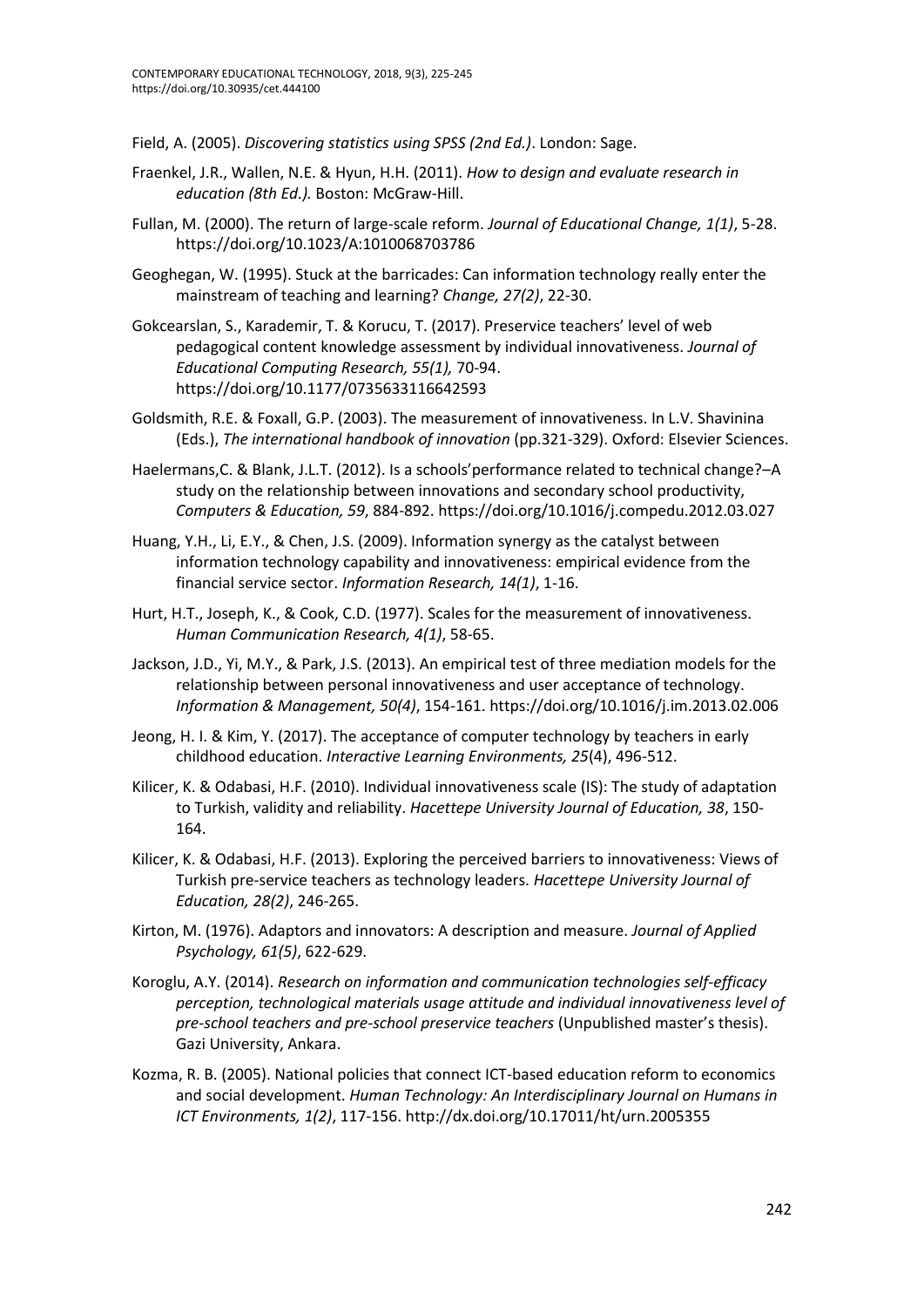- Kozma, R. B. (2008). Comparative analysis of policies for ICT in education. In J. Woogt and G. Knezek (Eds.). *International handbook of information technology in primary and secondary schools* (pp.1083-1096). Berlin: Springer Science.
- Lai, H. & Chen, C. (2011) Factors influencing secondary school teachers' adoption of teaching blogs*, Computers & Education, 56*, 948-960. https://doi.org/10.1016/j.compedu.2010.11.010
- Loogma, K., Kruusvall, J., & Umarik, M. (2012). E-learning as innovation: Exploring innovativeness of the VET teachers' community in Estonia, *Computers & Education, 58*, 808-817. <https://doi.org/10.1016/j.compedu.2011.10.005>
- Lu, J., Liu, C., Yu, C.S., & Wang, K. (2008). Determinants of accepting wireless mobile data services in China. *Information & Management, 45*, 52-64. <https://doi.org/10.1016/j.im.2007.11.002>
- Lu, J., Yao, J.E., & Yu, C.S. (2005). Personal innovativeness, social influences and adoption of wireless internet services via mobile technology. *The Journal of Strategic Information Systems, 14(3)*, 245-268. <https://doi.org/10.1016/j.jsis.2005.07.003>
- Mahmood, K. (2009). Gender, subject and degree differences in university students' access, use and attitudes toward information and communication technology (ICT). *International Journal of Education and Development Using Information and Communication Technology (IJEDICT), 5*(3), 206-216.
- Marcinkiewicz, H. R. (1994). Computers and teachers: Factors influencing computer use in the classroom. *Journal of Research on Computing in Education, 26*(2), 220-237.
- Marcinkiewicz, H.R. & Grabowski, B. (1992). The relationship of personological variables to computer useby elementary school teacher: Report of phase one's baseline data. *14th Annual Proceedings of Selected Research Presentations at National Convention of the Association of Educational Communications and Technology*, 527D542. Washington DC: AECT.
- Ngafeeson, M. N. & Sun, J. (2015). The effects of technology innovativeness and system exposure on student acceptance of e-textbooks. *Journal of Information Technology Education: Research, 14*, 55-71.
- OECD. (2005). *Oslo Manual: Guidelines for collecting and interpreting innovation data (3rd Edition)*. Paris, France: OECD.
- Ozcan, S., Gokcearslan, S., & Solmaz, E. (2016). Investigation into attitudes of pre-service teachers towards e-learning with respect to their individual innovativeness levels. *Journal of Educational and Instructional Studies in the World, 6*(2), 31-38.
- Pallant, J. (2007). *SPSS survival manual: A step by step guide to data analysing using SPSS for Windows (3rd ed.)*. Maidenhead: McGraw-Hill, Open University Press.
- Partnership for 21st Century Skills. (2010). 21st century knowledge and skills in educator preparation. Retrieved on 8 January 2016 fro[m http://www.p21.org/storage/](http://www.p21.org/storage/%20documents/)  [documents/d](http://www.p21.org/storage/%20documents/)ocs/P21\_Framework\_Definitions\_New\_Logo\_2015.pdf
- Pelgrum, W. J. & Law, N. (2003). ICT in education around the world: trends, problems and prospects. UNESCO International Instutite for Educational Planning. Retrieved on 9 March 2019 from http://unesdoc.unesco.org/images/0013/001362/136281e.pdf
- Prensky, M. (2001). Digital natives, digital immigrants. *On the Horizon, 9(5)*, 1-6.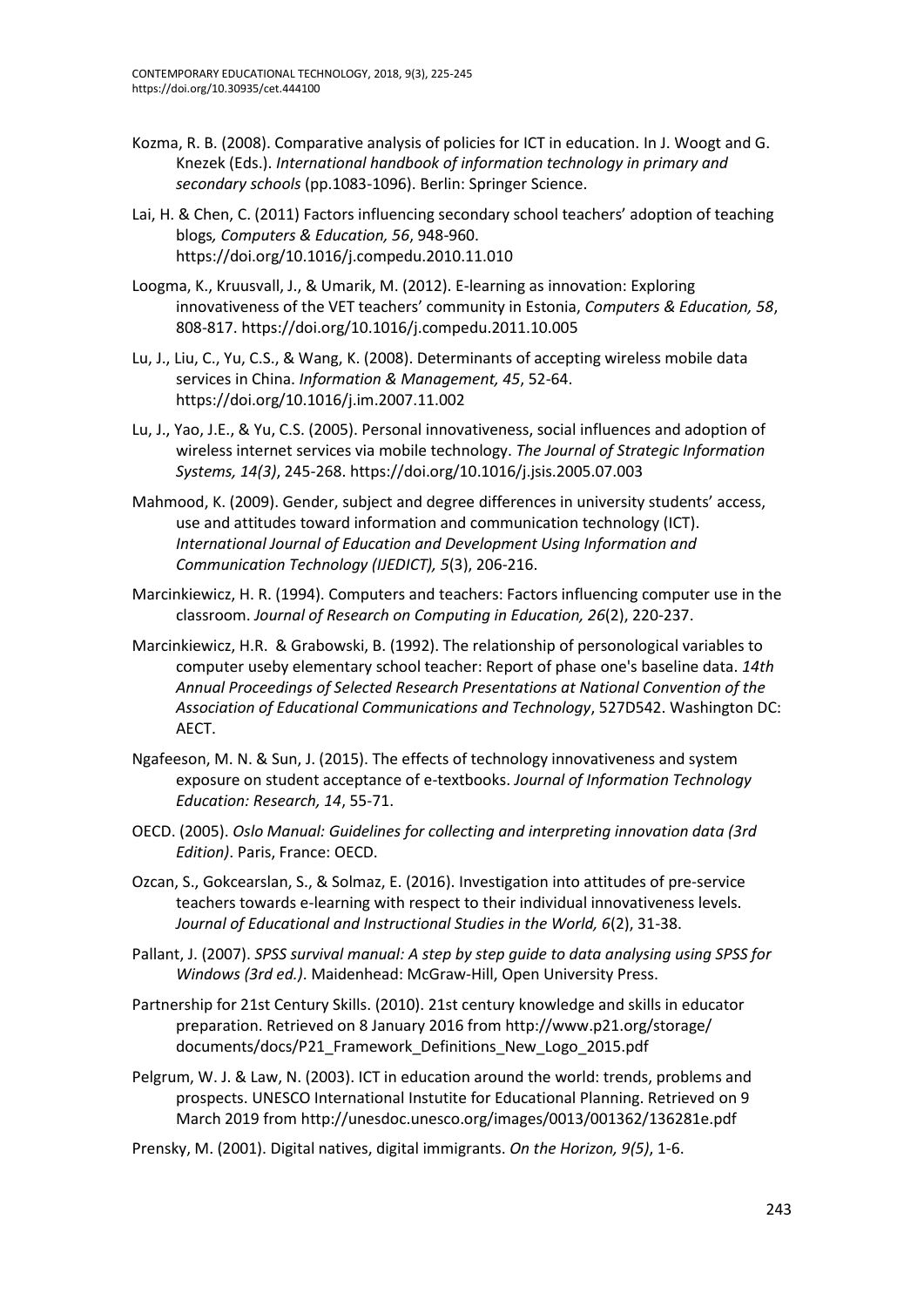- Prensky, M. (2009). H. Sapiens digital: From digital immigrants and digital natives to digital wisdom. *Innovate: Journal of Online Education, 5(3)*, Article 1. Retrieved on 8 January 2016 from https://stevekolb.files.wordpress.com/2010/01/digital-wisdom.pdf
- Robertson, T. S. (1967). The process of innovation and the diffusion of innovation. *Journal of Marketing, 31(1)*, 14-19.
- Rogers, E. M. (1963). What are innovators like? *Theory into Practice, 2(5)*, 252-256.
- Rogers, E. M. (1995). *Diffusion of innovations* (5th ed.). New York: Free Press.
- Rogers, E. M. & Shoemaker, F. F. (1971). *Communication of innovations: A cross-cultural approach (2nd Ed.)*. New York: Free Press.
- Rosen, A.P. (2004). The effect of personal innovativeness in the domain of information technology (PIIT) on the acceptance and use of technology: A working paper. *Proceeding of the 35th Decision Sciences Institute*. Boston, MA.
- Rosen, A.P. (2005). *The effect of personal innovativeness on technology acceptance and use*. (Unpublished doctoral dissertation). Oklahoma State University, Stillwater, OK. Retreived on 08 January 2016 fro[m http://citeseerx.ist.psu.edu/viewdoc/download;](http://citeseerx.ist.psu.edu/viewdoc/download;%20jsessionid)  [jsessionid=](http://citeseerx.ist.psu.edu/viewdoc/download;%20jsessionid) 097C6DA1895EEDC8301B8F0CAEA2DD04?doi=10.1.1.425.1935&rep=rep1 &type=pdf
- Sahin, İ. & Thompson A. (2006). Using Rogers' theory to interpret instructional computer use by COE faculty. *Journal of Research on Technology in Education, 39(1)*, 81-104. <http://dx.doi.org/10.1080/15391523.2006.10782474>
- Salkind, N.J. (2010). *Encyclopedia of research design*. Los Angeles: Sage.
- Suki, N.B.M. & Suki, N.B.M. (2006). Internet use adoption among academicians: Comparing innovative adopters and other adopter types. *Turkish Online Journal of Distance Education, 7*(2), 21-31.
- Tabachnick, B.G. & Fidell, L.S. (2007). *Using multivariate statistics (5th Ed.)*. Boston, MA: Pearson.
- Thakur, R., Angriawan, A., & Summey, J.H. (2016). Technological opinion leadership: The role of personal innovativeness, gadget love, and technological innovativeness. *Journal of Business Research, 69(8)*, 2764-2773. <https://doi.org/10.1016/j.jbusres.2015.11.012>
- UNESCO. (2005). Information and communication technologies in schools. a handbook for teachers. Retrieved on 8 January 2016 from<http://unesdoc.unesco.org/images/0013/> 001390/139028e.pdf
- UNESCO. (2007). The UNESCO ICT in education programme. Bangkok: UNESCO. Retrieved on 8 January 2016 from<http://unesdoc.unesco.org/images/0015/001567/156769e.pdf>
- Urun, O., Orhan, D., Donmez P., & Kurt, A.A. (2015). Exploring the relationship between individual innovativeness and technology attitude of teacher candidates. *Trakya University Journal of Education, 5(1)*, 65-76[. http://dx.doi.org/10.17569/tojqi.292135](http://dx.doi.org/10.17569/tojqi.292135)
- Van Rijnsoever, F. J. & Donders, A. R. T. (2009). The effect of innovativeness on different levels of technology adoption. *Journal of the American Society for Information Science and Technology, 60(5)*, 984-996. <http://dx.doi.org/10.1002/asi.21029>